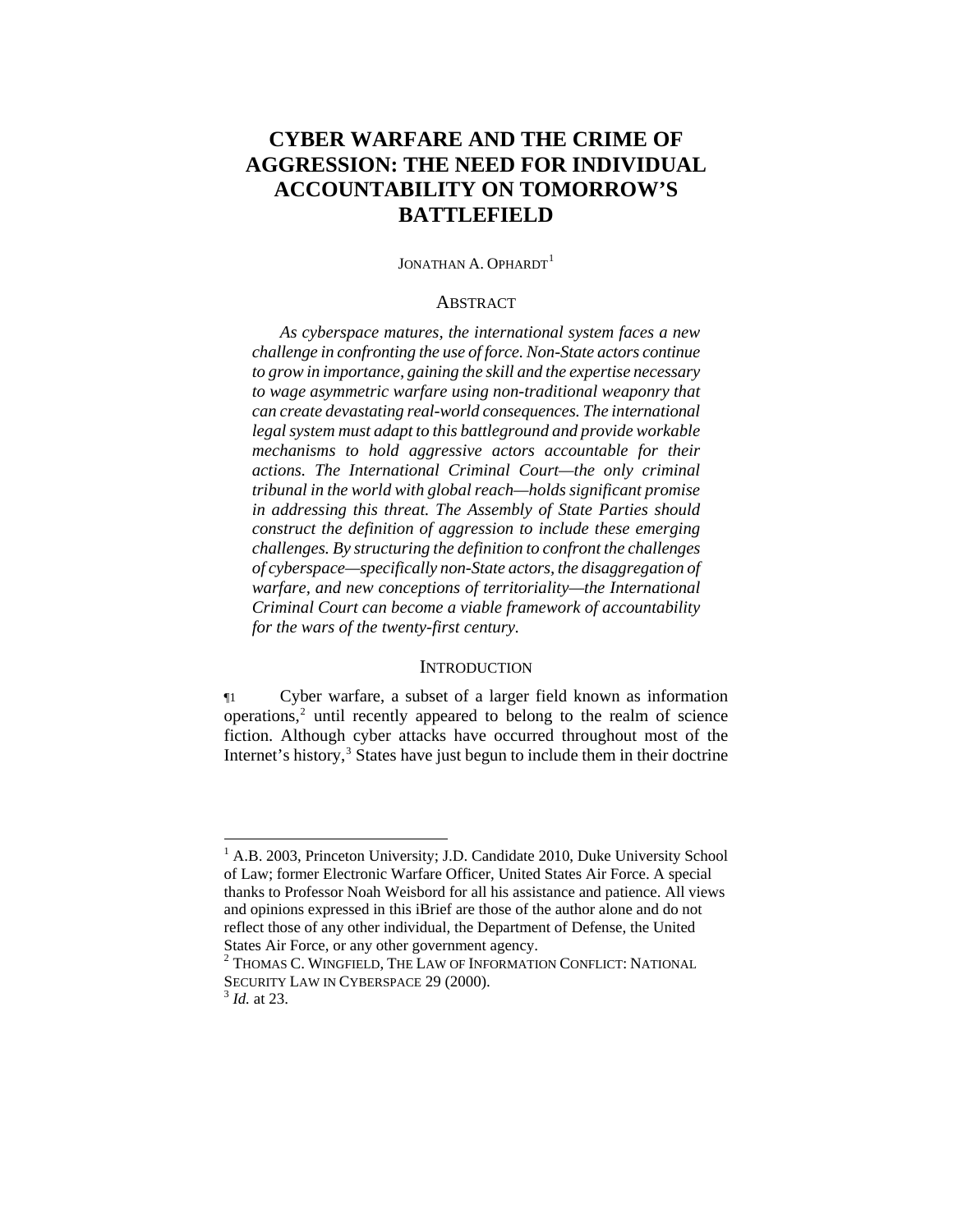and tactics.4 Cyber attacks do not fit neatly into the traditional international framework governing the use of force. Cyber attacks represent a new form of disaggregated warfare, substantially conducted by non-State collectives, that displays new conceptions of territoriality. These challenges require substantial adjustments of the international system. The Assembly of State Parties' (ASP) on-going effort to define aggression presents a powerful opportunity to confront both of these issues simultaneously. The ASP should adapt its definition to better account for this emerging threat by including the aggressive acts of non-State collectives. That definition should be broadly interpreted by the International Criminal Court (ICC) to include these new conceptions of territoriality and, most importantly, the new weapons of cyberspace.

# I. NOTABLE INSTANCES OF CYBER ATTACK – THE NEW BATTLEFIELD OF CYBERSPACE

¶2 Just before midnight on August 8, 2008, Georgian military personnel moved into the semi-autonomous region of South Ossetia.[5](#page-1-0) Georgia maintains its military action was purely responsive to Russian conduct.<sup>[6](#page-1-1)</sup> Georgia cites both steadily increasing attacks from separatist groups and alleged incursions by Russian troops into South Ossetian territory as justification for their subsequent armed response.<sup>[7](#page-1-2)</sup> Russia continues to claim that it acted only after Georgia made a brash attempt to reclaim its break-away providence.<sup>[8](#page-1-3)</sup>

¶3 The bombs and bullets flew simultaneously with packets and botnets. For the first time, a ground attack coincided with a cyber attack.<sup>[9](#page-1-4)</sup> Georgian websites were bombarded by thousands of computers in what technology experts call a Distributed Denial of Service attack, or DDoS.<sup>[10](#page-1-5)</sup>

¶4 Denial of Service (DoS) attacks can be accomplished with only one computer, and in a multitude of ways. The goal of a DoS attack is to prevent

l

<sup>4</sup> John Markoff, *Before the Gunfire, Cyberattacks*, N.Y. TIMES, Aug. 13, 2008, at A1, *available at*

<span id="page-1-0"></span> $5$  GOVERNMENT OF GEORGIA, CHRONOLOGY RUSSIAN AGGRESSION IN GEORGIA 13 (June 19, 2009),

[http://georgiaupdate.gov.ge/en/doc/10010584/CHRONOLOGY%20MIA%2020](http://georgiaupdate.gov.ge/en/doc/10010584/CHRONOLOGY%20MIA%202008.pdf)  $\frac{08.pdf6}$  $\frac{08.pdf6}$  $\frac{08.pdf6}$ *id.* 

<span id="page-1-2"></span><span id="page-1-1"></span><sup>7</sup> *Id.*

<span id="page-1-3"></span><sup>8</sup> Anne Barnard, *Russians Push Past Separatist Region, Assaulting a City in Central Georgia*, N.Y. TIMES, August 11, 2008, at A1, *available at* <http://www.nytimes.com/2008/08/11/world/europe/11georgia.html>. [9](http://www.nytimes.com/2008/08/11/world/europe/11georgia.html)

<span id="page-1-5"></span><span id="page-1-4"></span>Markoff, *supra* note 4. 10 *Id.*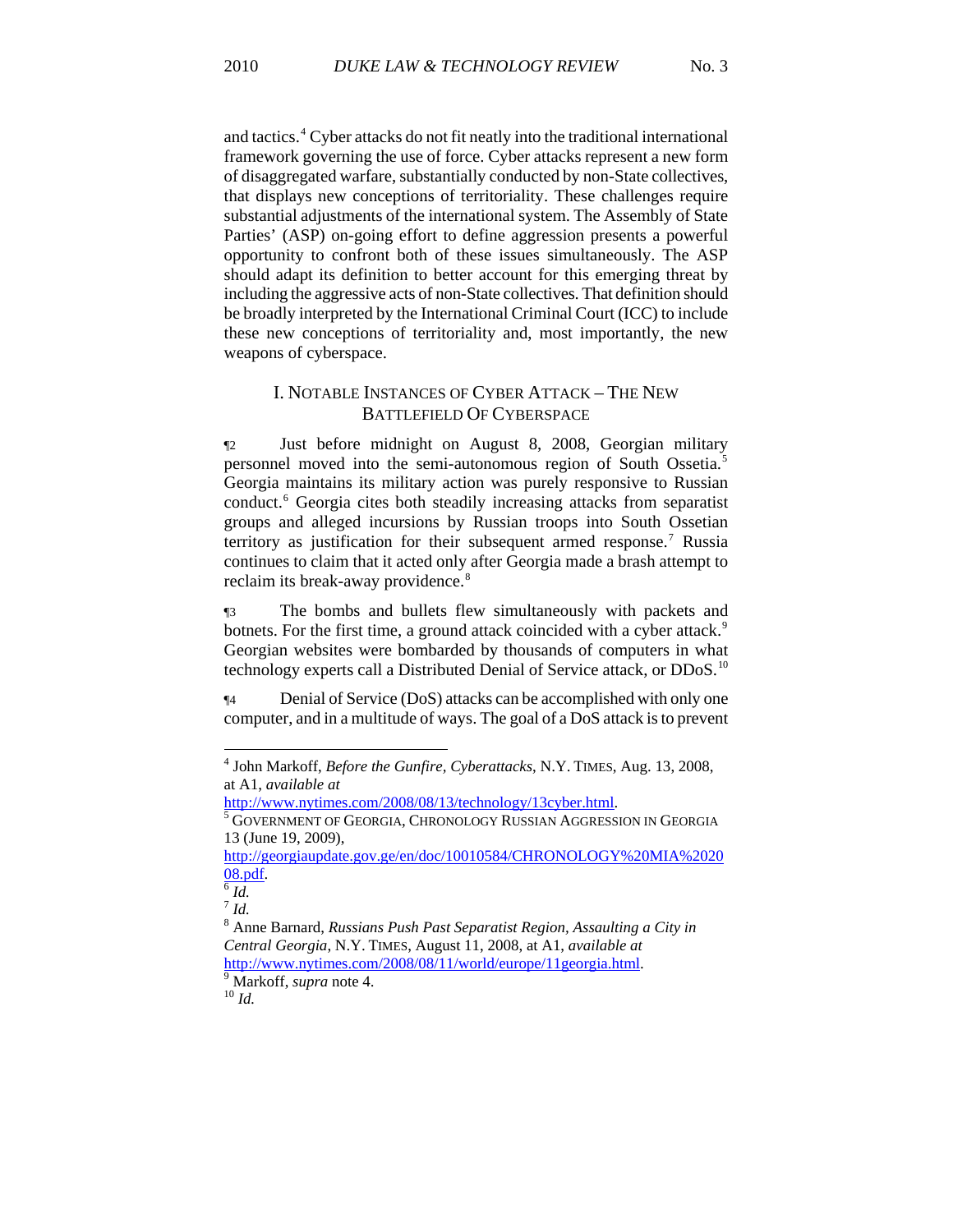the intended individual users from utilizing a certain networked resource. A variety of techniques are available to exploit the underlying Internet communication architecture and prevent legitimate use of networks. Most DoS attacks flood the target network with bogus traffic or overwhelm a target computer with bogus requests preventing the legitimate use of either resource.

¶5 DoS attacks evolved to DDoS attacks, which are much more debilitating and considerably more difficult to defend against. DDoS attacks use primarily the same tactics as a DoS attack but from multiple source computers. These computers are usually controlled remotely through vulnerabilities or previous malware infections. Vulnerability attacks exploit existing deficiencies in the operating software of a computer. These 'bugs' can be used to either disable the targeted computer, or in some instances can be used to cause the targeted computer to attack a second computer, without the knowledge of the targeted computer's owner.<sup>[11](#page-2-0)</sup> More commonly,  $DDoS$ attacks utilize malicious software (or malware). Malware refers to computer code specifically written with harmful intent.

¶6 The false requests from a DDoS attack caused Georgian government websites to go offline.<sup>[12](#page-2-1)</sup> Internet service in Georgia slowed to a crawl as bogus requests clogged the limited data routes in and out of the country.[13](#page-2-2) Georgian government officials experienced extreme difficulty communicating with their citizens and the outside world.<sup>[14](#page-2-3)</sup> Hackers defaced Georgian websites with Russian nationalistic propaganda.<sup>15</sup> Georgia blamed the Russian government, claiming it was the victims of State cyber warfare.<sup>[16](#page-2-5)</sup> Russia denied sponsoring or supporting any cyber attack on Georgia.[17](#page-2-6) Russian officials claimed the attacks were likely the result of overzealous individuals acting on nationalistic sentiment.<sup>[18](#page-2-7)</sup>

### *A new form of warfare*

¶7 When considering the impact of cyberspace on international law, it is important to note the differences between the variable levels of malicious cyber activity, which include cyber crime, cyber espionage, cyber terrorism,

<span id="page-2-0"></span><sup>11</sup> *See* DOROTHY E. DENNING, INFORMATION WARFARE AND SECURITY 234–37 (1999) (explaining various tactics used to exploit existing weaknesses in server management software, specifically a UDP packet storm where target computers are used to disable each other).<br><sup>12</sup> Markoff, *supra* note 4.

<span id="page-2-6"></span><span id="page-2-5"></span><span id="page-2-4"></span>

<span id="page-2-3"></span><span id="page-2-2"></span><span id="page-2-1"></span><sup>13</sup> *Id.*<br>
<sup>14</sup> *Id.*<br>
<sup>15</sup> *Id.*<br>
<sup>16</sup> *Id.*<br>
<sup>17</sup> Markoff, *supra* note 4.<br>
<sup>18</sup> *Id.* 

<span id="page-2-7"></span>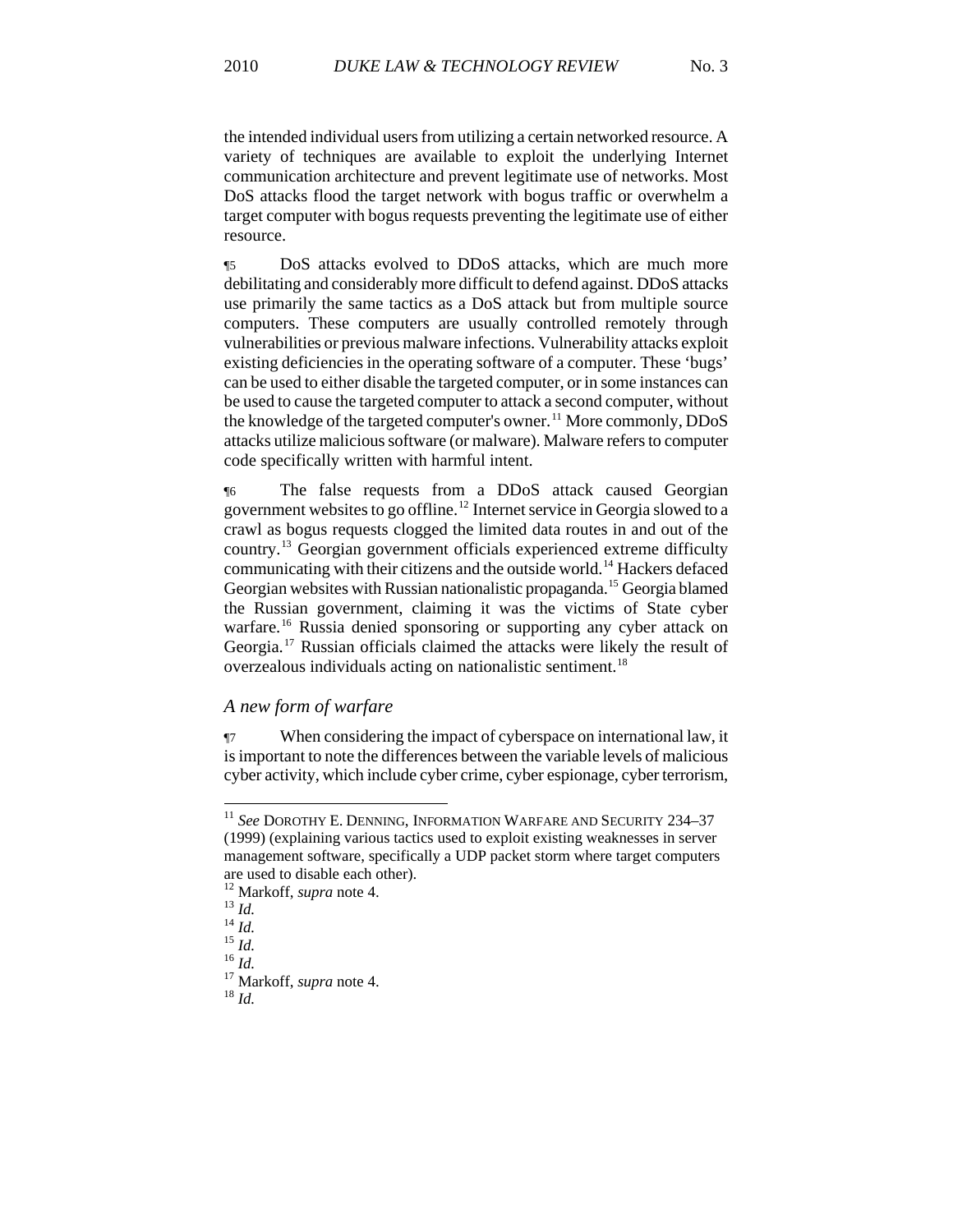cyber attacks, and cyber warfare.<sup>19</sup> The intentions of the perpetrator and the effects of the act are one useful way to classify the malicious activity.<sup>20</sup> Cyber crime is activity conducted for profit, primarily motivated by financial gain or notoriety.<sup>21</sup> Cyber crime typically involves the production of malware, the distribution of child pornography, hijacking for ransom, the sale of mercenary services, and the like.<sup>22</sup> Cyber espionage is characterized by a motivation to discover sensitive information rather than that of causing harm.<sup>23</sup> Cyber espionage can be conducted by an individual or a collective with the goal of pecuniary gain or strategic military advantage.<sup>24</sup> Cyber terrorism, like all terrorism, is intended to influence an audience or motivate a government through threats and violence.<sup>25</sup> Cyber terrorists use the malicious tools available in cyberspace as weapons against cyber and real world targets.<sup>26</sup>

¶8 The definition of cyber attack remains inconsistent. Some commentators use the term to encompass a wide variety of acts of cyber terrorism and cyber warfare.<sup>[27](#page-3-0)</sup> Other commentators use cyber attacks as a separate category.<sup>[28](#page-3-1)</sup> Even among these experts, usage varies. Some argue that cyber warfare requires the simultaneous use of conventional weaponry.[29](#page-3-2) Others categorize cyber attacks by the identity and motivations of the attackers.[30](#page-3-3) Still others look to the type of targets and degree of harm caused by the attacks.<sup>[31](#page-3-4)</sup> No expert questions that Georgia was the victim of organized cyber attacks, but many experts scoff at the notion that the attacks amounted to cyber warfare.<sup>[32](#page-3-5)</sup>

¶9 One difficulty in the treatment of cyber attack in international law stems from the ease with which an attack can morph between levels, and the

<span id="page-3-5"></span><span id="page-3-4"></span><span id="page-3-3"></span>

<sup>19</sup> *Technology Quarterly-Cyber Warfare: Marching Off to Cyberwar*, THE ECONOMIST, Dec. 6, 2008, at 71, *available at* 2008 WLNR 23421990

<sup>[</sup>hereinafter ECONOMIST].<br><sup>20</sup> Solce, *The Battlefield of Cyberspace: The Inevitable New Military Branch -The Cyber Force*, 18 ALB. L.J. SCI. & TECH. 293, 301 (2008).<br>
<sup>21</sup> *Id.*<br>
<sup>22</sup> *Id.*<br>
<sup>23</sup> *Id.*<br>
<sup>24</sup> *Id.*<br>
<sup>25</sup> Solce, *supra* note 20.<br>
<sup>26</sup> *Id.*<br>
<sup>27</sup> *Id.*<br>
<sup>28</sup> *Id.* 

<span id="page-3-2"></span><span id="page-3-1"></span><span id="page-3-0"></span><sup>&</sup>lt;sup>28</sup> *Id.*<br><sup>29</sup> ECONOMIST, *supra* note 19.<br><sup>30</sup> *Id.* <sup>31</sup> *Id.* <sup>32</sup> Ethan Zuckerman, *Misunderstanding Cyberwar in Georgia*, REUTERS, Aug. 16, 2008,

[http://www.reuters.com/article/reutersEdge/idUSGOR66065320080816.](http://www.reuters.com/article/reutersEdge/idUSGOR66065320080816)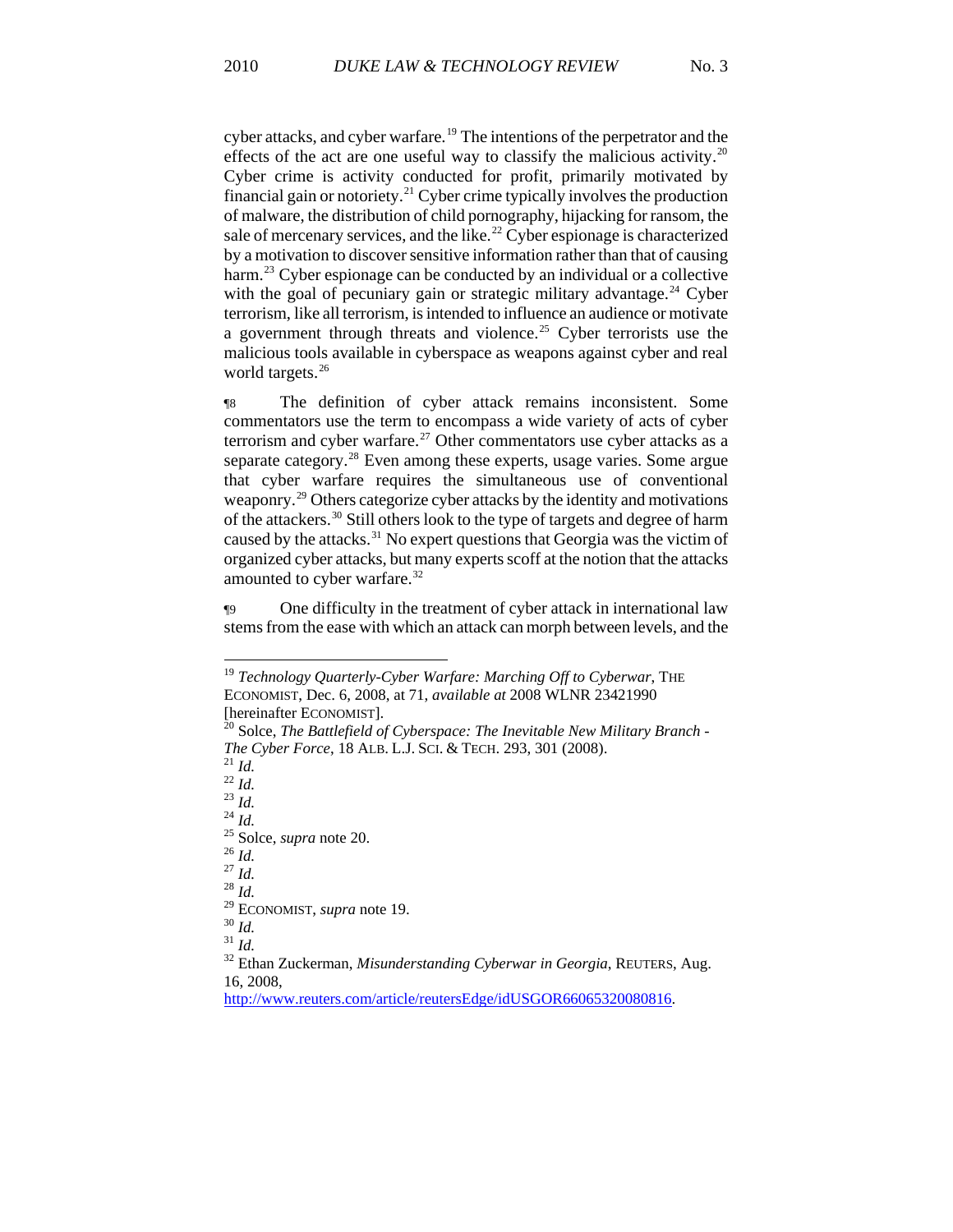difficulty in determining the level at the time of the attack. The steps used to gain access to a network for the purposes of espionage will be nearly identical to those used for access in wartime. While disguise and deception have been a part of warfare since ancient times, the ease and speed with which a cyber infiltrator can change roles coupled with the potential devastation from an attack on certain networks create a need for swift defensive actions. Due to these difficulties, a cautious network defense may treat lower level attacks and more serious attacks similarly. These challenges create a significant proportionality issue in self-defense decisions.

¶10 While the cyber attacks launched to date may seem relatively tame when compared to the destruction capable of traditional instrumentalities of war, experts generally agree that potential cyber attacks of the very near future are likely to carry significantly greater consequences.<sup>[33](#page-4-0)</sup> The greater the network integration of a target country's infrastructure, the greater its potential vulnerability.<sup>[34](#page-4-1)</sup> Georgia and Estonia suffered limited real world consequences from their attacks largely due to their limited reliance on cybernetic networks.<sup>[35](#page-4-2)</sup> In a country as reliant as the United States, hypothetical targets include the disabling of water purification systems,<sup>[36](#page-4-3)</sup> the intentional misrouting of trains causing massive collisions,  $37$  the disruption of air-traffic control,<sup>[38](#page-4-5)</sup> the intentional opening of dams,<sup>[39](#page-4-6)</sup> and

-

<span id="page-4-6"></span><span id="page-4-5"></span><sup>39</sup> *Id.*

<span id="page-4-0"></span><sup>33</sup> Michael N. Schmitt, *Computer Network Attack and the Use of Force in International Law: Thoughts on a Normative Framework*, 37 COLUM. J. TRANSNAT'L L. 885, 894 (1999); Roger W. Barnett, *A Different Kettle of Fish: Computer Network Attack*, *in* 76 INTERNATIONAL LAW STUDIES, COMPUTER

NETWORK ATTACK AND INTERNATIONAL LAW 21, 31–32 (Michael N. Schmitt & Brian T. O'Donnell eds., 2002).<br> $^{34}$  *Id.* 

<span id="page-4-2"></span><span id="page-4-1"></span><sup>&</sup>lt;sup>35</sup> ECONOMIST, *supra* note 19. It is important to note, however, that Georgia and Estonia were both more susceptible to DDoS attacks due to their relatively small internet accessibility. Internet traffic is designed to take the fastest route to its destination, not the geographically shortest. When a network has relatively few nodes through which to route packets of information, slowing or clogging them with a DDoS attack is relatively easy. Such a country-wide DDoS attack would be extremely challenging in the United States, as packets would automatically route around the slow nodes. So while increased reliance and interconnectivity can result in greater significance of attack, it also increases the difficulty of rendering wide-spread service outages through the DDoS methods used against Georgia.

<span id="page-4-3"></span><sup>36</sup> David Tubbs, et al., *Technology and Law: The Evolution of Digital Warfare*, *in* INTERNATIONAL LAW STUDIES, COMPUTER NETWORK ATTACK AND INTERNATIONAL LAW, *supra* note 33, at 7, 18. 37 ECONOMIST, *supra* note 19. 38 *Id.*

<span id="page-4-4"></span>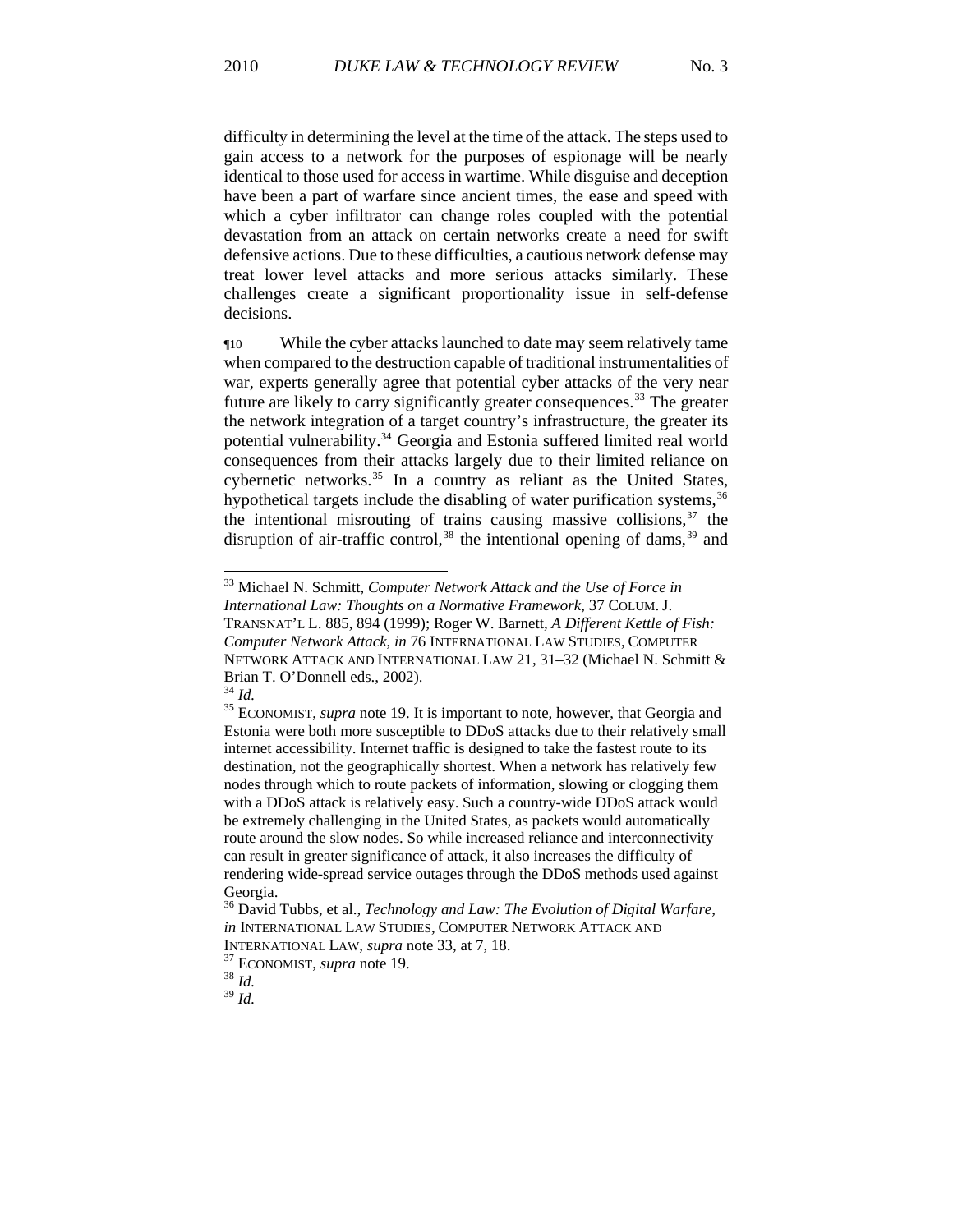potentially the meltdown of nuclear reactors, $40$  all resulting in significant loss of life and property very much on par with damage caused by traditional weaponry.<sup>41</sup>

¶11 Actual loss of life and destruction of property are possibilities of cyber attack, but the more likely and prevalent threat stems from malicious interference with communication networks and economic markets. A cyber attacker could manipulate the stock market or cause massive and sustained outages of wireless networks.[42](#page-5-0) While these acts lack the physical destruction of other attacks, the potential economic consequences and breadth of their impact make them a serious threat to the security of a State. When the greater likelihood of these attacks is combined with the possibility of sustained or repeated interference with these increasingly important aspects of our infrastructure, the threat seems quite ominous. However, even a State-sponsored manipulation of economic markets would fail to meet the traditional definition of international aggression.<sup>[43](#page-5-1)</sup>

### *Substantial Involvement of Non-State Actors*

¶12 The current State actor requirement in international law greatly limits its applicability to cyber attacks. Evidence certainly shows that a portion of the attacks on Georgia were carried out by individuals without direct affiliation to any group or State.<sup>[44](#page-5-2)</sup> Websites displayed how-to guides providing eager individuals step-by-step instructions on how to configure their computers to attack Georgian websites.<sup>[45](#page-5-3)</sup> Other websites coordinated the volunteers by posting the statuses of target sites. $46$  This information allowed individuals to redirect their computers from disabled targets to new targets.[47](#page-5-5) Yet these voluntary attacks gained momentum only after the initial

*at*

<sup>40</sup> John F. Murphy, *Computer Network Attacks by Terrorists*, *in* INTERNATIONAL LAW STUDIES, COMPUTER NETWORK ATTACK AND INTERNATIONAL LAW, *supra* note 33, at 323, 326.

 $41$  It should be noted these attacks would generally require significantly greater sophistication than that shown in the Russian-Georgian conflict. While the tools are certainly available and the defenses frequently porous enough, how widespread and how porous are issues of strenuous debate.  $42$  Solce, *supra* note 20, at 310.

<span id="page-5-1"></span><span id="page-5-0"></span><sup>&</sup>lt;sup>43</sup> See Noah Weisbord, *Conceptualizing Aggression*, 20 DUKE J. COMP. & INT'L L. 1, 33 (2009) [hereinafter Weisbord*, Conceptualizing Aggression*], *available* 

[http://www.law.duke.edu/shell/cite.pl?20+Duke+J.+Comp.+&+Int%27l+L.+1+p](http://www.law.duke.edu/shell/cite.pl?20+Duke+J.+Comp.+&+Int%27l+L.+1+pdf)

<span id="page-5-2"></span>[df](http://www.law.duke.edu/shell/cite.pl?20+Duke+J.+Comp.+&+Int%27l+L.+1+pdf). [44](http://www.law.duke.edu/shell/cite.pl?20+Duke+J.+Comp.+&+Int%27l+L.+1+pdf) ECONOMIST, *supra* note 19. 45 *Id.* <sup>46</sup> *Id.* <sup>47</sup> *Id.*

<span id="page-5-5"></span><span id="page-5-4"></span><span id="page-5-3"></span>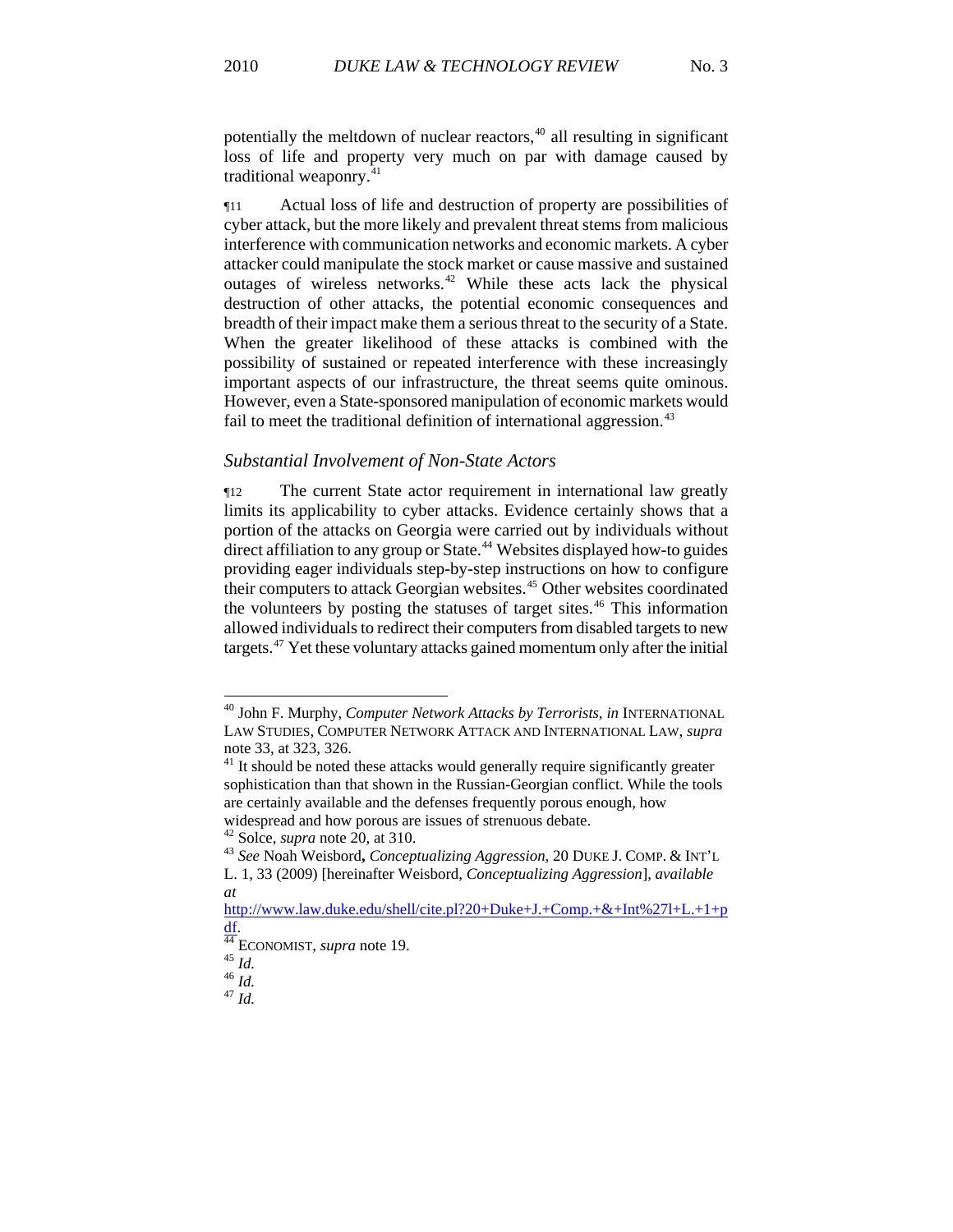wave of cyber attacks.<sup>48</sup> Most importantly, they fail to explain the 'staging attacks', or trial runs, that occurred weeks prior to the ground war.49

¶13 In July, independent non-profit monitoring groups noticed a significant number of malicious attacks on Georgian websites.<sup>[50](#page-6-0)</sup> These attacks were debilitating but brief, likely a dress rehearsal for the August attacks.[51](#page-6-1) Some of the very same websites attacked in July were attacked again in August after the conventional war began.<sup>[52](#page-6-2)</sup> The immediate coordination and the sophistication of the August attacks suggests strong organizational influence.[53](#page-6-3) Many have suggested responsibility for the attacks rests with a nefarious organization, the Russian Business Network  $(RBN).$ <sup>[54](#page-6-4)</sup>

¶14 The RBN thrives in the largely unregulated and wild-west atmosphere of Russian cyberspace.[55](#page-6-5) The RBN has a hand in some of the worst aspects of the Internet.<sup>[56](#page-6-6)</sup> Child pornography, malware, spam, identity theft, and offensive cyber attack capabilities are sold for profit by the RBN.<sup>[57](#page-6-7)</sup> Although the RBN has no headquarters, website, or legal status, their name appears on the registration of thousands of websites.<sup>[58](#page-6-8)</sup>

¶15 Independent companies are also available for hire to direct cyber attacks at 'legitimate' targets.[59](#page-6-9) Sony, Universal and other large copyright holders have hired such independent companies to initiate DDoS attacks against users of file sharing software suspected of sharing their copyrighted materials.<sup>[60](#page-6-10)</sup> However, these cyber-mercenaries are not overly discriminating in their target selection.<sup>[61](#page-6-11)</sup> One reason file sharing software remains legal is its ability to allow lower budget producers to share their work.<sup>[62](#page-6-12)</sup> In the past,

l

<span id="page-6-5"></span><span id="page-6-4"></span>

<sup>48</sup> Markoff, *supra* note 4.

<span id="page-6-3"></span><span id="page-6-2"></span>

<span id="page-6-1"></span><span id="page-6-0"></span><sup>49</sup> *Id.*<br>
<sup>50</sup> *Id.*<br>
<sup>51</sup> *Id.*<br>
<sup>52</sup> *Id.*<br>
<sup>53</sup> Markoff, *supra* note 4.<br>
<sup>54</sup> *Id.*<br>
<sup>55</sup> See Brian Krebs, *Shadowy Russian Firm Seen as Conduit for Cybercrime*, WASH. POST, Oct. 13, 2007, at A15, *available at* [http://www.washingtonpost.com/wp-](http://www.washingtonpost.com/wp-dyn/content/article/2007/10/12/AR2007101202461.html)

<span id="page-6-6"></span>[dyn/content/article/2007/10/12/AR2007101202461.html.](http://www.washingtonpost.com/wp-dyn/content/article/2007/10/12/AR2007101202461.html)<br>
<sup>[56](http://www.washingtonpost.com/wp-dyn/content/article/2007/10/12/AR2007101202461.html)</sup> Markoff, *supra* note 4.<br>
<sup>57</sup> *Id.*<br>
<sup>58</sup> Krebs, *supra* note 55.

<span id="page-6-7"></span>

<span id="page-6-9"></span><span id="page-6-8"></span><sup>59</sup> David Gewirtz, *Digital Defense: The Coming Cyberwar*, 14 J.

<span id="page-6-10"></span>COUNTERTERRORISM & HOMELAND SECURITY INT'L 3 (2008).  $^{60}$  *Id.* 61 *Id.* 62 *Id* 

<span id="page-6-12"></span><span id="page-6-11"></span>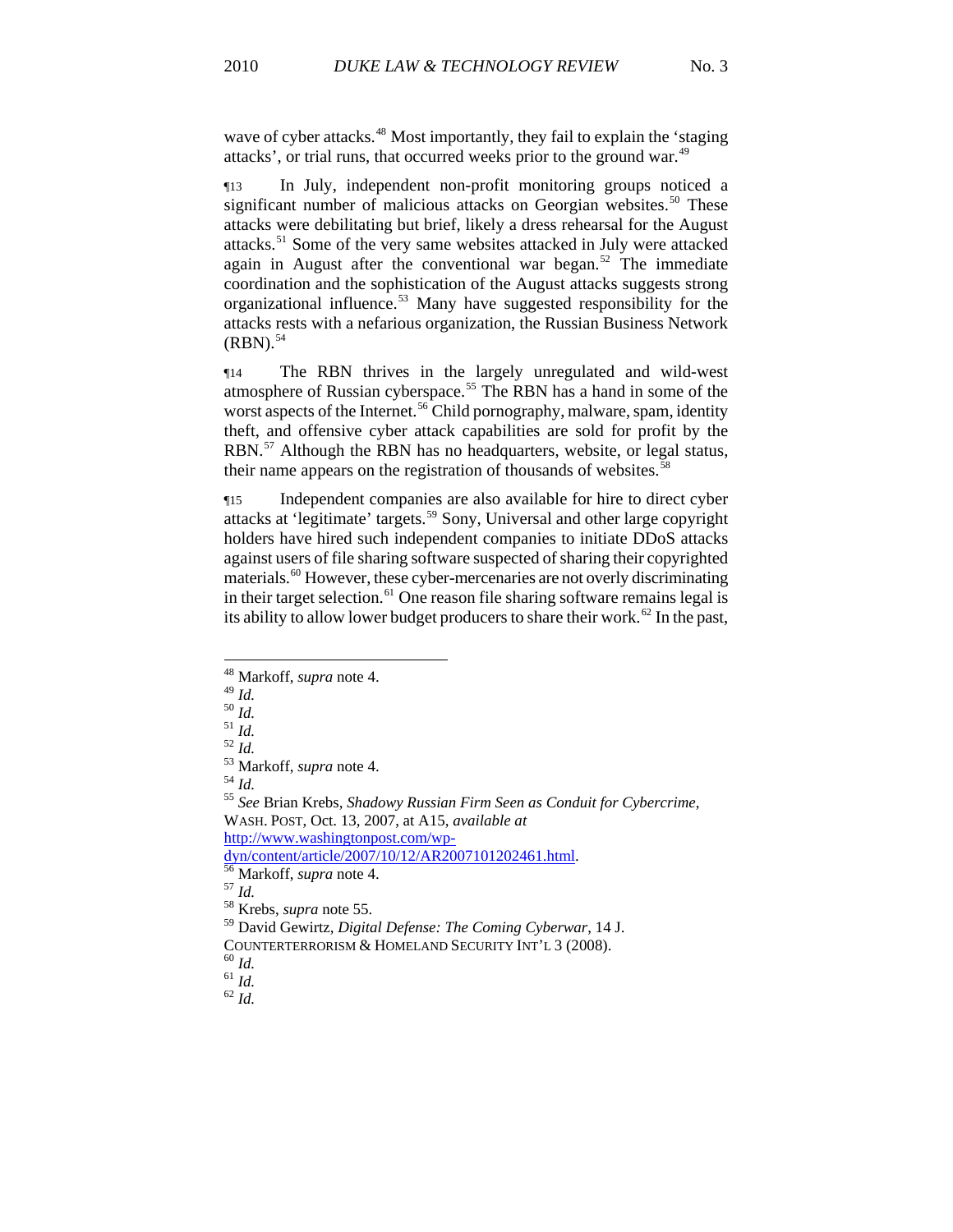mercenaries have mistakenly targeted these legitimate users.<sup>63</sup> While their inadvertent attacks cause no tangible damage, the economic consequences can be dire.<sup>64</sup>

¶16 Other independent companies have even engaged in repeated cyber attacks against each other. Competition between Internet service providers (ISPs) has led companies to orchestrate DDoS attacks on each others' networks in an attempt to hurt their competitor's quality of service.<sup>[65](#page-7-0)</sup> These non-State 'legitimate' international actors highlight the necessity of transnational cyber attack regulation. They also illustrate the substantial likelihood of actual cyber mercenaries who conduct cyber attacks on behalf of aggressive States. The international legal regime must consider these groups when drafting tools to punish aggressive acts.

 $\P$ 17 Other individuals face interesting dilemmas in the cyber frontier.<sup>[66](#page-7-1)</sup> "Bug hunters" are private individuals who can make significant incomes discovering the flaws in commercially available programming.<sup>[67](#page-7-2)</sup> They then sell their discoveries to other interested parties.<sup>[68](#page-7-3)</sup> Some of the purchasers are the software writers themselves, others are security firms, and still others are motivated by the pure profit afforded by the secondary black market, or worse their own hacking and malware projects.<sup>69</sup>

 $\eta$ 18 This market for vulnerabilities remains completely unregulated.<sup>[70](#page-7-4)</sup> Some individual bug hunters practice self-regulation by refusing to sell their discoveries to foreign interests.<sup>[71](#page-7-5)</sup> However, the bugs they sell provide keys to the doors through which cyber warfare can be waged.<sup>[72](#page-7-6)</sup> States are known purchasers of bug information, and their interest is likely to grow.<sup>73</sup> As the cyber age expands into the area of warfare, international law must be equipped to regulate the broad diversity of actors who will play important roles in tomorrow's aggressive wars.

 $^{63}$   $\mathit{Id}.$ 

<span id="page-7-1"></span><span id="page-7-0"></span><sup>&</sup>lt;sup>64</sup> *Id.*<br><sup>65</sup> Denning, *supra* note 11, at 236.<br><sup>66</sup> Michael Reilly, *How Long Before All-out Cyberwar?*, NEW SCIENTIST, Feb. 23, 2008, at 24, *available at*

[http://www.newscientist.com/article/mg19726446.100-how-long-before-allout-](http://www.newscientist.com/article/mg19726446.100-how-long-before-allout-cyberwar.html)

<span id="page-7-7"></span><span id="page-7-6"></span><span id="page-7-5"></span><span id="page-7-4"></span>

<span id="page-7-3"></span><span id="page-7-2"></span>[cyberwar.html.](http://www.newscientist.com/article/mg19726446.100-how-long-before-allout-cyberwar.html) [67](http://www.newscientist.com/article/mg19726446.100-how-long-before-allout-cyberwar.html) *Id.* <sup>68</sup> *Id.* <sup>69</sup> *Id.* <sup>70</sup> *Id.* <sup>71</sup> *Id.* 72 Reilly, *supra* note 66. 73 *Id.*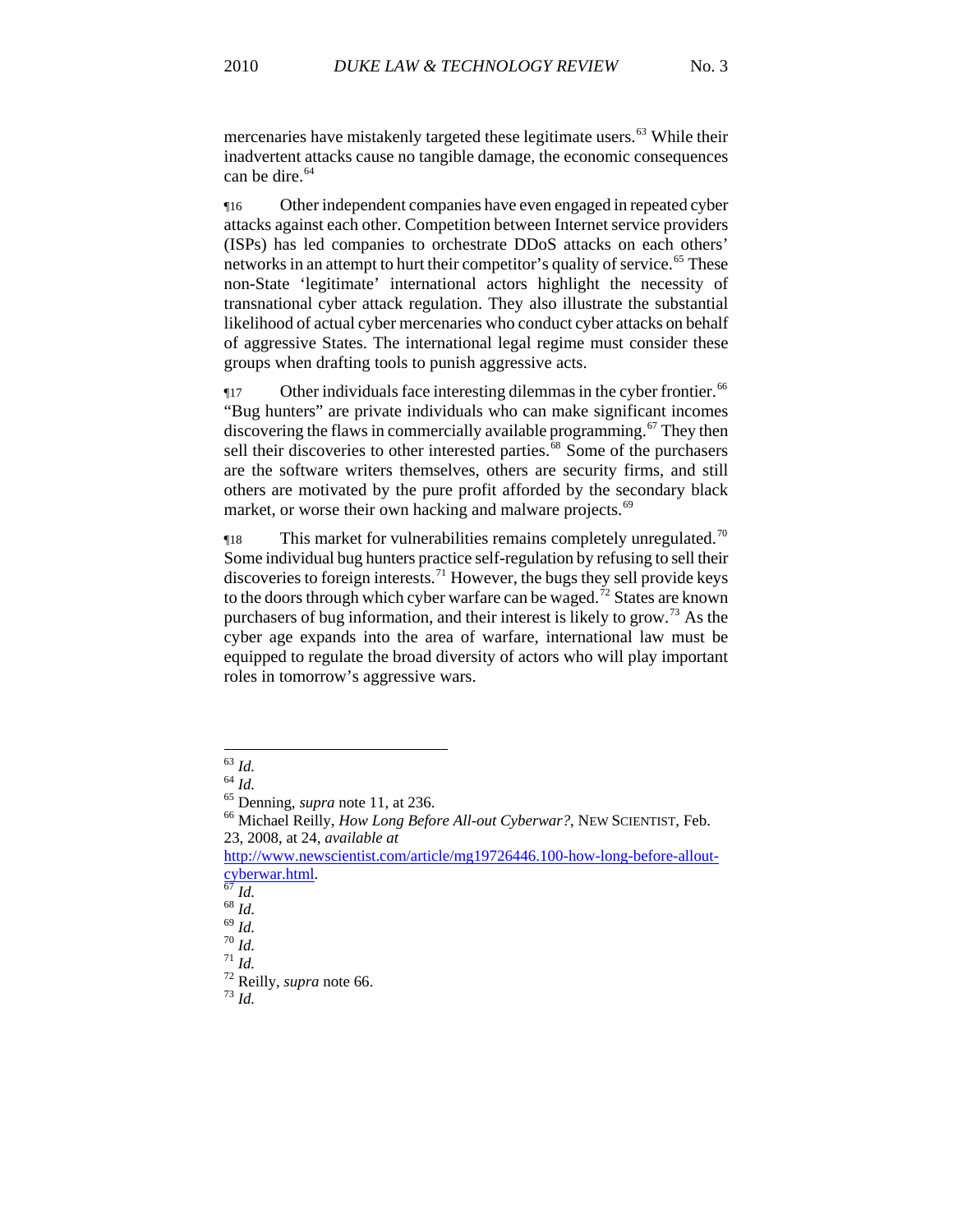#### *The Disaggregation of Warfare*

¶19 International law is ill-equipped to adjust to the disaggregation of warfare made possible by the cyber age. Combatants and assets need not physically gather together to conduct their attack. Each asset is capable of contributing to the collective effort despite physical distance. This is achieved through the global reach of the Internet, and the homogeneity of the software running on the computers that it connects. A bug hunter only gains importance though the remarkable similarities in software design and use around the globe. These similarities create the global market for discovered security flaws, and those flaws are fundamental tools in the writing of malware.

¶20 Some malware allows targeted computers to be 'slaved' to the commands of a single operator who can remotely control aspects of their behavior. These 'slave' computers are commonly known as 'botnets.' Botnets can be instructed to carry out activities of the same character as a DoS attack. However, by their coordinated efforts, these botnets are able to achieve greater devastation than possible from a single machine.<sup>[74](#page-8-0)</sup> DDoS attacks are capable of creating significant effects on entire networks without specifically targeting every computer on the target network.

¶21 The Internet's architecture and homogeneity permits remote, largely anonymous world-wide access, thereby allowing the triggering of botnet attacks from any computer with internet connectivity. These same characteristics also allow the assembly and use of cyber weaponry on a global scale. For example, the RBN controls multiple world-wide botnets, capable of being used for DDoS attacks similar to those used against Georgia.<sup>[75](#page-8-1)</sup> Infected computers scattered across the globe reportedly can be rented for four cents a machine, providing the equipment needed for a

<span id="page-8-0"></span> $74$  It is important to note that botnets are useful in activities other than DDoS attacks. Botnets can be used for other malicious purposes, including spam. For those fortunate enough to not know, spam is the electronic equivalent of junk mail. Spam messages are unsolicited e-mail, generally advertising products or websites. Botnets are used to hide the source of spam so as to avoid the rather extensive filters in use by most e-mail providers, and can be used to execute email floods or bombs.

A form of volunteer botnet has become greatly popular to assist in the examination of scientific data. Called distributive computing, users install software on their computer that allows its hardware to be used to examine data from various scientific experiments. This distributive computing provides a source of free computing power normally requiring extremely expensive supercomputers. For an example, see Gewirtz, *supra* note 59 (discussing Folding@home, which uses distributive computing to conduct studies of protein folding and molecular dynamics).

<span id="page-8-1"></span><sup>75</sup> Krebs, *supra* note 55.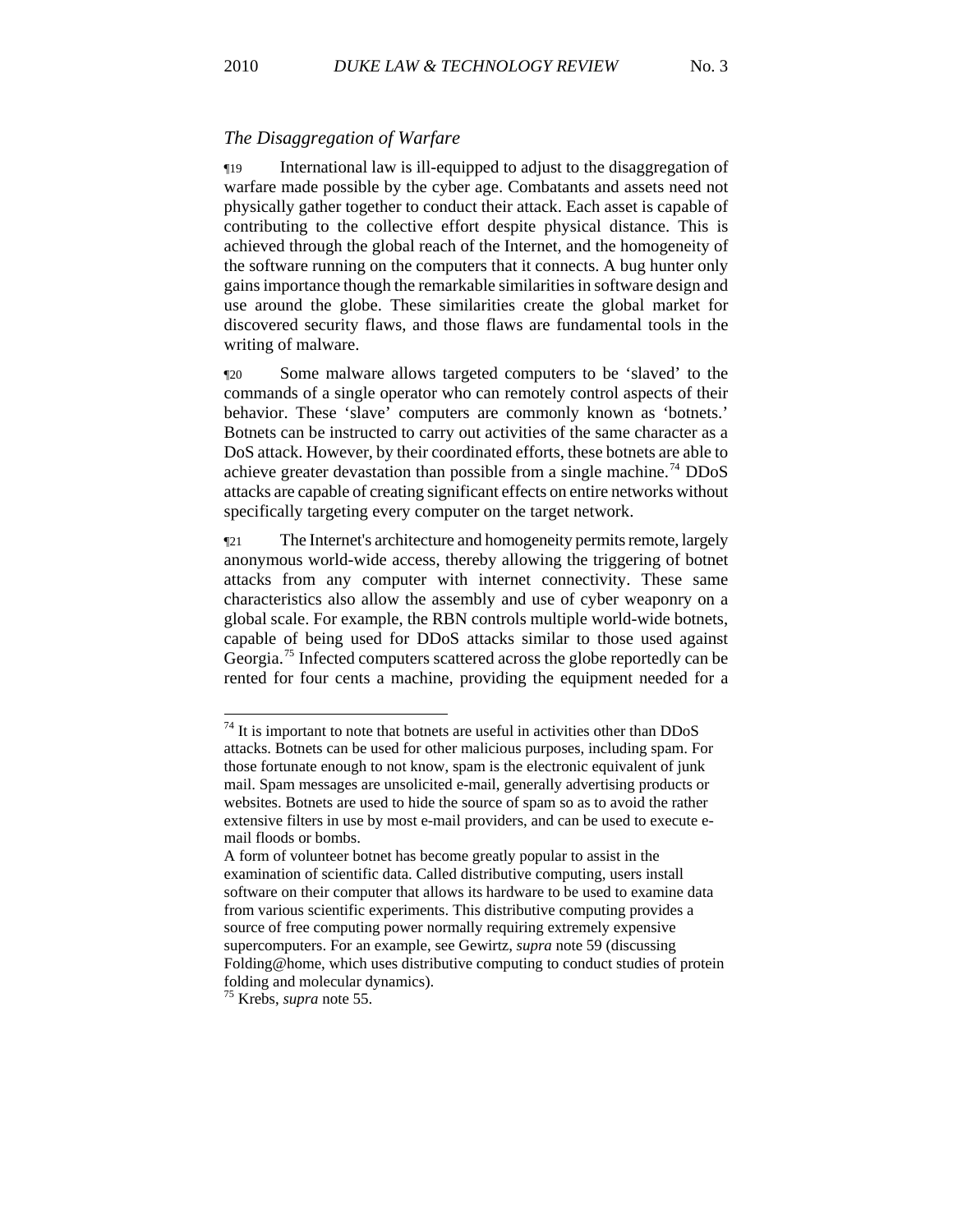DDoS attack to any paying party for use against any desired target.<sup>76</sup> Alternatively, the RBN could have donated its services in the spirit of nationalistic motivations. Such an unsolicited donation may explain the cyber attacks suffered by Georgia. Botnets allow a cyber attacker to implement a coordinated attack from numerous locations, including within the target network, with very limited warning for a nominal cost. These types of cyber attacks defy the simple categorization of traditional weaponry currently used in international law.

¶22 The cyber attacks on Georgia were not the first instance of coordinated attacks directed at a former Soviet State.[77](#page-9-0) Estonia suffered similar DDoS attacks in 2007.<sup>[78](#page-9-1)</sup> Those attacks began following the Estonian government's decision to relocate Soviet era monuments.[79](#page-9-2) The attacks targeted government websites and several Estonian banks.<sup>[80](#page-9-3)</sup> Communication with Estonian emergency services was briefly interrupted.<sup>[81](#page-9-4)</sup> The Estonian government blamed the Russian government.<sup>[82](#page-9-5)</sup> The Russian government denied any involvement.<sup>[83](#page-9-6)</sup> An investigation by Estonian authorities resulted in charges against an ethnic Russian living in Estonia for his limited role in the cyber attacks.<sup>[84](#page-9-7)</sup> However, the investigation still continues, and many observers suspect RBN—if not Russian intelligence agency—involvement.<sup>85</sup>

¶23 In general, while tracing an attack is possible, most traces terminate at the ISP. An ISP subscriber may be the responsible party, or the ISP may be yet another conduit through which the attack has been routed. Regardless, further tracing will require ISP cooperation.<sup>[86](#page-9-8)</sup> Estonia's

 $^{76}\,$  Id.

<span id="page-9-0"></span><sup>76</sup> *Id.* 77 Mark Lander & John Markoff, *First war in cyberspace: The lessons of Estonia*, INT'L HERALD TRIBUNE, May 29, 2007, at 1, *available at* 2007 WLNR  $\frac{10334241}{78}$  *Id.* 

<span id="page-9-7"></span><span id="page-9-6"></span><span id="page-9-5"></span><span id="page-9-4"></span>

<span id="page-9-3"></span><span id="page-9-2"></span><span id="page-9-1"></span><sup>78</sup> *Id.* <sup>79</sup> *Id.* <sup>80</sup> *Id.* 81 ECONOMIST, *supra* note 19. 82 RUSSIAN LIFE, *supra* note 77. 83 *Id.* 84 Thomas Claburn, *Estonian Hacker Fined for Cyberattack*, INFORMATIONWEEK, Jan. 25, 2008, *available at* 

[http://www.informationweek.com/news/internet/showArticle.jhtml?articleID=20](http://www.informationweek.com/news/internet/showArticle.jhtml?articleID=205918839) [5918839.](http://www.informationweek.com/news/internet/showArticle.jhtml?articleID=205918839) [85](http://www.informationweek.com/news/internet/showArticle.jhtml?articleID=205918839) *Id.* 86 Murphy, *supra* note 40, at 327. For an interesting discussion of 'rogue' ISPs

<span id="page-9-8"></span>and the difficulty in having their connectivity to the internet severed, see Brian Krebs, *A Closer Look at McColo*, WASH. POST, Nov. 13, 2008, *available at*  [http://voices.washingtonpost.com/securityfix/2008/11/the\\_badness\\_that\\_was\\_m](http://voices.washingtonpost.com/securityfix/2008/11/the_badness_that_was_mccolo.html)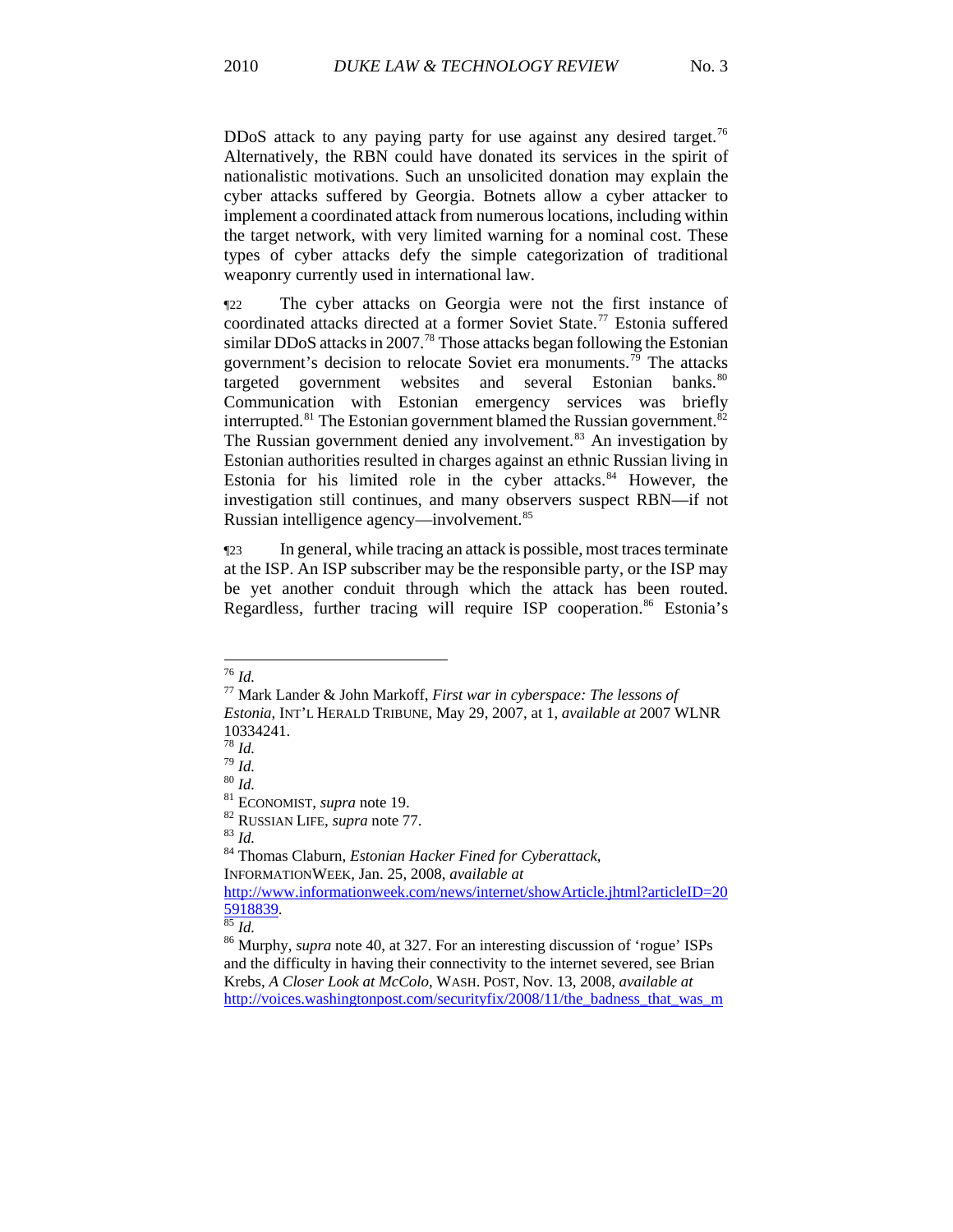difficulties in tracing and prosecution are emblematic of the inherent investigative difficulties caused by the disaggregation of cyber warfare. The number and diversity of culpable individuals involved in international cyber aggression requires an appropriately tailored and flexible definition of aggression.

# *New Conceptions of Territoriality*

¶24 Cyberspace challenges a fundamental aspect of international law territory. This is best exemplified by the inherent structure of the Internet when applied to a DDoS attack utilizing a botnet. Botnets are not limited geographically; the malware that creates them moves freely across national borders. A DDoS attack using a botnet will cause assets scattered across the globe to attack a target through the Internet. Internet traffic was specifically designed to travel over the fastest route possible. $87$  This route is not necessarily the same as the most geographically direct route.

¶25 Information sent over the Internet is divided into packets. These packets adapt their routes to network congestion, moving through nodes that result in the fastest communication. Not every packet in a message will take the same route, as system dynamics change during transmission. After the packets arrive, often at different times, the target computer reassembles them to recreate the message. The result of such a system creates complex, often circuitous routing across substantially more international borders than traditional instrumentalities of warfare.<sup>[88](#page-10-1)</sup> The routing and tracing difficulties create significant challenges for the active defense against attacks and also the law regulating the use of force.<sup>[89](#page-10-2)</sup>

¶26 Cyber attacks are not limited to Russia and its former satellite States.<sup>[90](#page-10-3)</sup> The United States has suffered multiple attacks, allegedly of Chinese origin.<sup>[91](#page-10-4)</sup> These attacks, code named 'Titan Rain,' nearly disrupted power on the West Coast and resulted in multiple security breaches at defense contracting companies.<sup>[92](#page-10-5)</sup> Another suspected Chinese attack

[ccolo.html](http://voices.washingtonpost.com/securityfix/2008/11/the_badness_that_was_mccolo.html) (discussing the termination of McColo, a suspected ISP for the RBN which, when disabled, resulted in the significant reduction of worldwide spam). <sup>87</sup> Tubbs, et al, *supra* note 36, at 10. <sup>88</sup> *Id* 

<span id="page-10-1"></span><span id="page-10-0"></span>

<span id="page-10-2"></span><sup>89</sup> Daniel B. Silver, *Computer Network Attack as a Use of Force under Article 2(4)*, *in* INTERNATIONAL LAW STUDIES, COMPUTER NETWORK ATTACK AND INTERNATIONAL LAW, *supra* note 33, at 73, 79.

<span id="page-10-3"></span><sup>90</sup> Carolyn Duffy Marsan, *How close is World War 3.0?*, NETWORK WORLD, Aug. 22, 2007, at 1, *available at*

<http://www.networkworld.com/news/2007/082207-cyberwar.html>. [91](http://www.networkworld.com/news/2007/082207-cyberwar.html) *Id.*

<span id="page-10-5"></span><span id="page-10-4"></span><sup>92</sup> *Id.* at 2.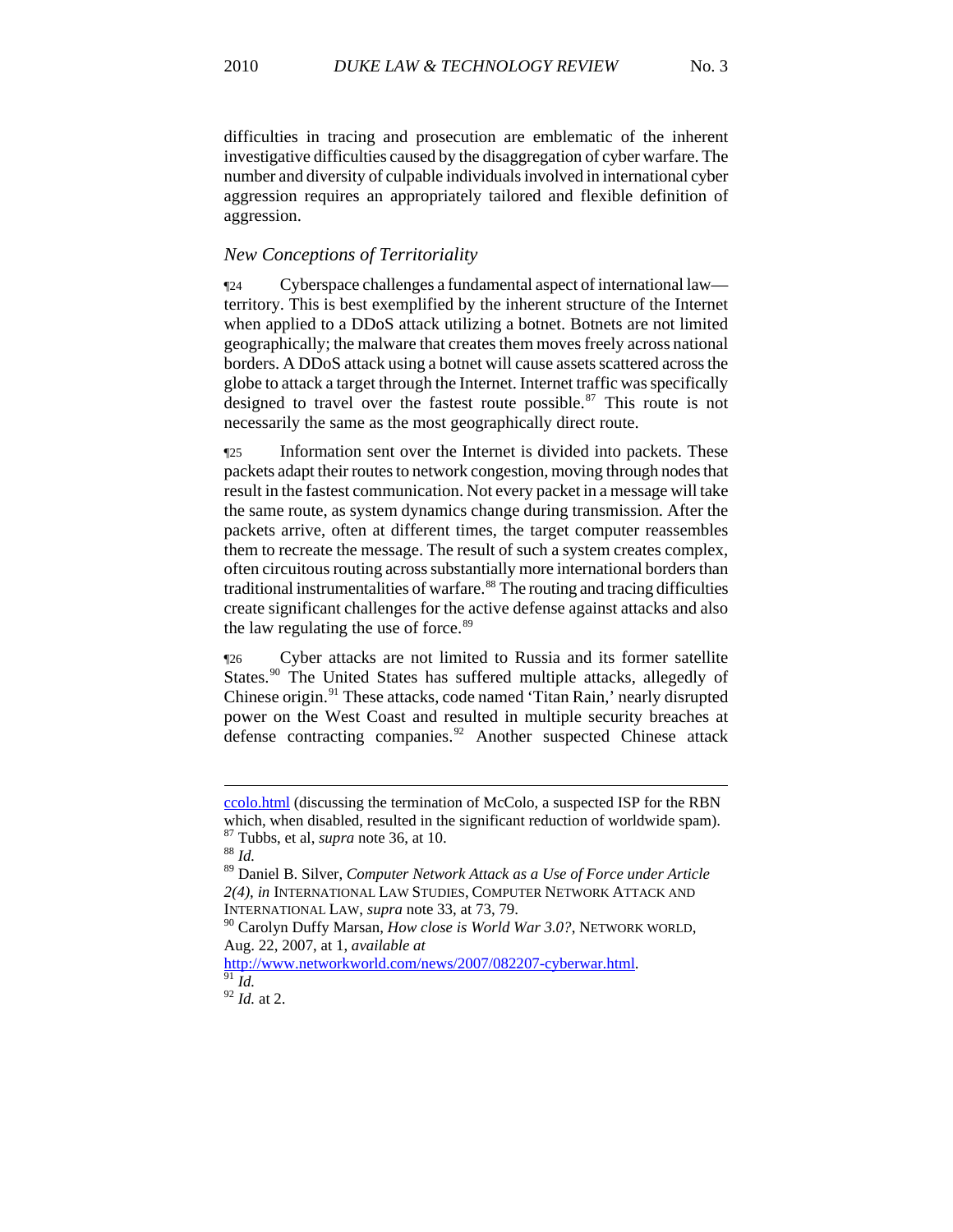purportedly disrupted power to fifty million people in North America.<sup>93</sup> These attacks are generally considered probing attacks, designed to test American countermeasures.<sup>94</sup> Britain also has reported cyber attacks from both State-sponsored and terrorist sources, referring to them as "remarkable" in number.<sup>95</sup>

¶27 Not all attacks fit neatly into this traditional attacker/attacked State framework. At the height of the cyber attacks against Georgian websites during the Russia-Georgia conflict, many besieged websites were temporarily moved to servers located in the United States.<sup>[96](#page-11-0)</sup> The attacks continued but the new hosts were better able to defend against them.<sup>[97](#page-11-1)</sup> While the attacked server was located in the United States, the 'territory' in cyberspace being interfered with was that of Georgia.

¶28 Smaller groups and individuals are increasingly capable of cheaply and efficiently creating significant damage in cyberspace that results in real world consequences.<sup>[98](#page-11-2)</sup> Attacks are difficult to trace and current legal structures make prosecution extremely unlikely.<sup>[99](#page-11-3)</sup> As greater reliance on computer networks expands throughout the globe, the potential destruction resulting from these attacks will increase.<sup>[100](#page-11-4)</sup> So, too, will the number of attacks, unless this increase in potential impact is not counterbalanced with an increase in risk to the future perpetrators.<sup>[101](#page-11-5)</sup>

¶29 The international community must recognize this emerging challenge and structure an international response accordingly. Aggression in cyberspace requires an international solution. Cyber attacks lack the traditional geospatial limitations of traditional aggression. The Internet's structure permits attacks to occur from any part of the globe against any target with no early warning or indication. International attempts to regulate

1

<span id="page-11-0"></span><sup>[96](http://www.timesonline.co.uk/tol/news/uk/crime/article4592677.ece)</sup> Ed Sutherland, *Georgian president relocates website to Atlanta*, ALL HEADLINE NEWS, August 11, 2008,

<span id="page-11-1"></span>[http://www.allheadlinenews.com/articles/7011905889.](http://www.allheadlinenews.com/articles/7011905889)<br><sup>[97](http://www.allheadlinenews.com/articles/7011905889)</sup> *Id.* 98 Barnett, *supra* note 33, at 26–27.

<sup>93</sup> Gewirtz, *supra* note 59.

<sup>94</sup> Marsan, *supra* note 90.

<sup>95</sup> Jonathan Richards, *Thousands of Cyber Attacks Each Day on Key Utilities*, TIMES (U.K.), August 23, 2008, at 9, *available at*

<span id="page-11-4"></span><span id="page-11-3"></span><span id="page-11-2"></span><sup>&</sup>lt;sup>99</sup> See Claburn, *supra* note 84.<br><sup>100</sup> See Tubbs et al, *supra* note 36, at 19; Phillip A. Johnson, *Is It Time for a Treaty on Information Warfare*, *in* INTERNATIONAL LAW STUDIES, COMPUTER NETWORK ATTACK AND INTERNATIONAL LAW, *supra* note 33, at 439, 441.<br><sup>101</sup> *See* Arthur K. Cebrowski, *CNE and CNA in the Network-Centric Battlespace*,

<span id="page-11-5"></span>*in* INTERNATIONAL LAW STUDIES, COMPUTER NETWORK ATTACK AND INTERNATIONAL LAW, *supra* note 33, at 1, 4.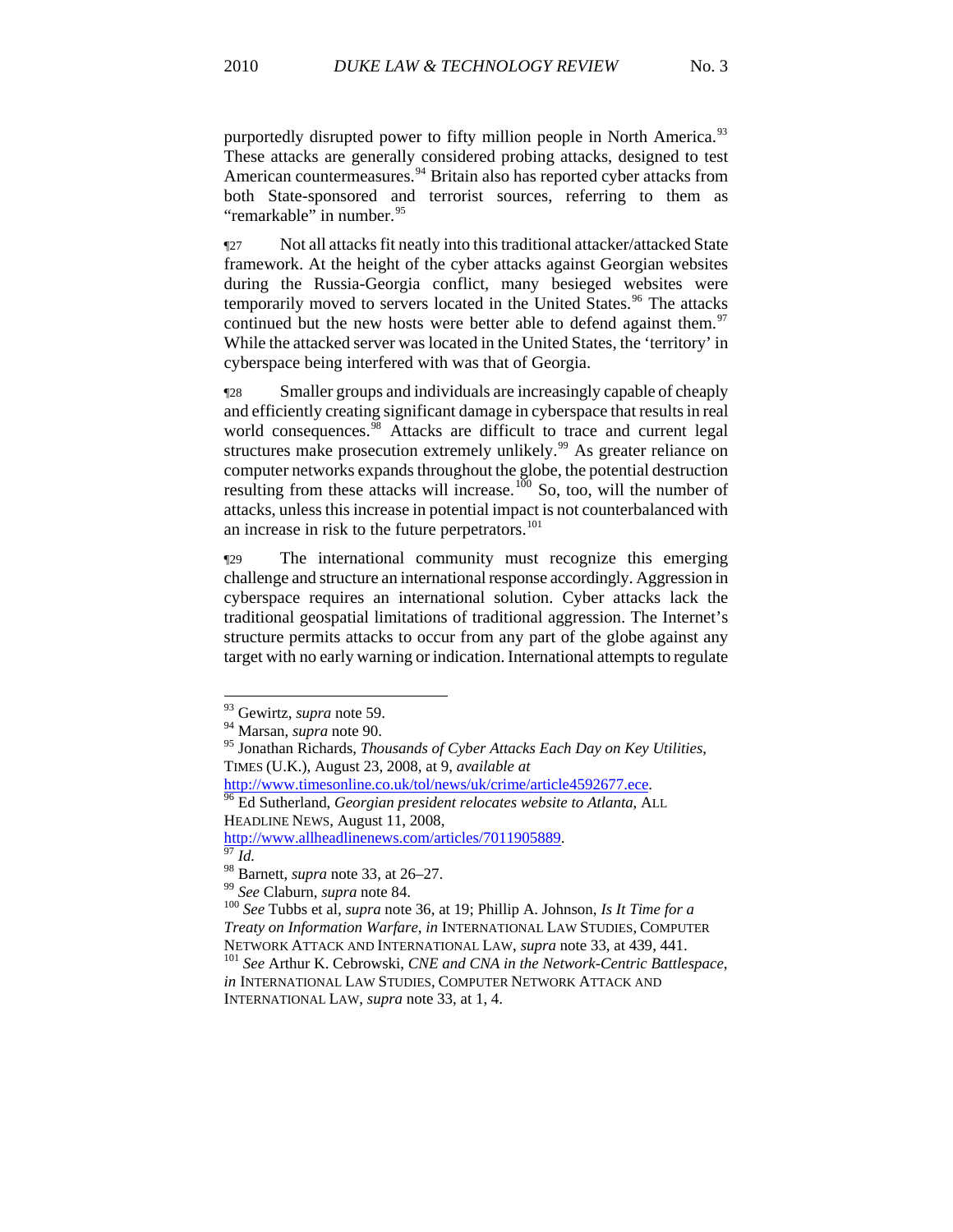cyber attacks must create *individual* accountability for the malfeasance of State and non-State actors. The crime of aggression and the ICC provide a unique opportunity and appropriate method for tackling this important issue.

# II. INDIVIDUAL CRIMINAL RESPONSIBILITY FOR CYBER ATTACKS: THE EMERGING DEFINITION OF THE CRIME OF AGGRESSION

¶30 Contemporary international law prohibits the use of force between States except with UN Security Council authorization or in self-defense.<sup>[102](#page-12-0)</sup> A 1974 General Assembly (GA) Resolution interprets these restrictions with more specificity.<sup>[103](#page-12-1)</sup> The Resolution  $(1)$  limits aggression to the use of traditional armed force, (2) is highly State centric, (3) uses examples of traditional aggregated warfare, and (4) relies on traditional concepts of territorial integrity.[104](#page-12-2)

¶31 The 1974 GA Resolution is the basis for the emerging definition of the crime of aggression in international criminal law, the front in the larger international law debate over the difference between legal and illegal uses of force.[105](#page-12-3) The 1974 GA Resolution served as the foundation in the negotiations to determine which acts of political and military leaders qualify as aggression.<sup>[106](#page-12-4)</sup> As the definition of the international crime of aggression borrows heavily from the 1974 GA Resolution defining an act of aggression, the proposed language has many of the same characteristics.<sup>[107](#page-12-5)</sup>

¶32 The latest SWGCA definition is made up of two core concepts: the State act of aggression and the link between the individual and the State act.[108](#page-12-6) The definition of the act of aggression, like the 1974 GA Resolution, limits its applicability to traditional weaponry of warfare, focuses on acts committed by and against States, uses aggregated examples of aggression, and embodies traditional conceptions of territoriality. The link between the individual and the State act is achieved through four components: the leadership clause, conduct verbs, a liability doctrine, and modes of

<span id="page-12-0"></span> $102$  U.N. Charter art. 2, para 4, arts. 39 & 51.

<span id="page-12-1"></span> $103$  G.A. Res. 3314 (XXIX), U.N. Doc. A/RES/3314 (Dec. 14, 1974) [hereinafter 1974 Resolution].<br> $^{104}$  *Id.* 

<span id="page-12-3"></span><span id="page-12-2"></span><sup>&</sup>lt;sup>105</sup> Noah Weisbord, *Prosecuting Aggression*, 49 HARV. INT'L L. J. 161, 179 (2008) [hereinafter Weisbord*, Prosecuting Aggression*]. 106 *Id.* 107 ICC, Assembly of States Parties, Special Working Group on the Crime of

<span id="page-12-5"></span><span id="page-12-4"></span>Aggression, Second Resump. 7th Sess., New York, Feb. 9–13 2009, *Report of the Special Working Group on the Crime of Aggression*, Annex II.Appx.I. ICCASP/7/20/Add.1, available at [http://www.icc-cpi.int/iccdocs/asp\\_docs/ICC-](http://www.icc-cpi.int/iccdocs/asp_docs/ICC-ASP-7-20-Add.1-SWGCA%20English.pdf)[ASP-7-20-Add.1-SWGCA%20English.pdf](http://www.icc-cpi.int/iccdocs/asp_docs/ICC-ASP-7-20-Add.1-SWGCA%20English.pdf) [hereinafter SWGCA 2009 Report]. [108](http://www.icc-cpi.int/iccdocs/asp_docs/ICC-ASP-7-20-Add.1-SWGCA%20English.pdf) *See* Weisbord, *Conceptualizing Aggression*, *supra* note 43, at 20.

<span id="page-12-6"></span>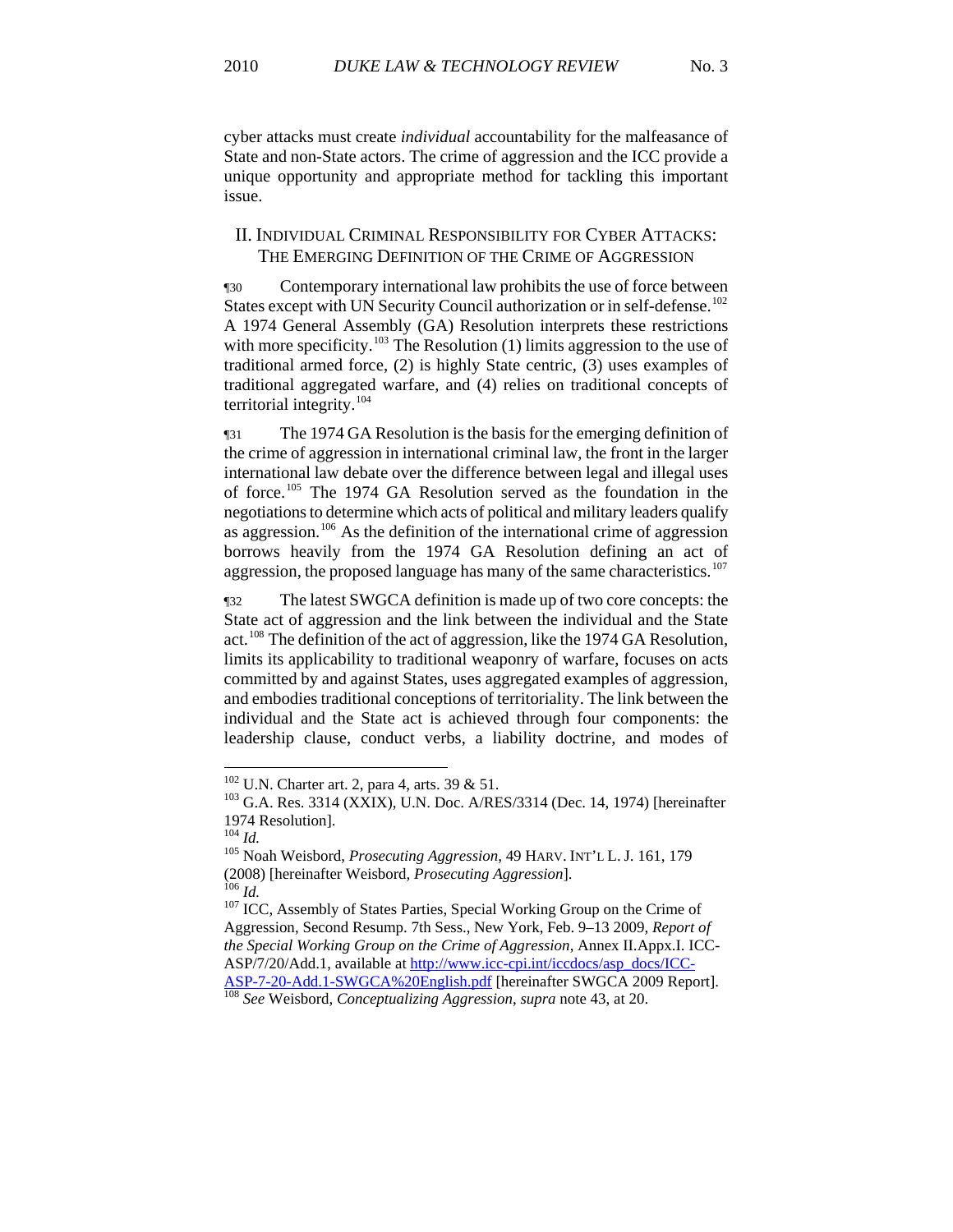perpetration/participation.109 Each choice made by the SWGCA has significant implications for the definition of the crime of aggression when applied to cyber warfare. The 1974 GA Resolution and the SWGCA definition will be examined in relation to the challenges raised by cyber warfare.

# *A new form of warfare*

¶33 The GA Resolution explicitly applies to the traditional instrument of armed force and the traditional weaponry used in armed attacks.<sup>[110](#page-13-0)</sup> Article 3 of the Resolution provides examples of aggression, referring to the attack, invasion, bombardment and blockade of a State by the traditional armed forces—land, air, sea, or marine—of another State.[111](#page-13-1) While the Resolution carefully emphasizes that the examples are not exhaustive, power for constituting other acts as aggressive lies solely with the Security Counsel.[112](#page-13-2) Indirect force is limited to acts which are sufficiently similar in severity and tactics to be analogous to those of conventional armed forces.[113](#page-13-3) Even blockades are only considered aggressive when instituted by the armed forces of another State.<sup>[114](#page-13-4)</sup>

¶34 Armed force was not the only form of force considered by the negotiating States. The 1967 and 1973 Oil Embargoes created significant support for the inclusion of economic aggression in the GA Resolution.<sup>[115](#page-13-5)</sup> The Resolution was purposefully drafted to appease these interests through the inclusion of Article 4, which underscored the exemplary nature of the list.<sup>[116](#page-13-6)</sup> In doing so, the Resolution neither endorsed nor precluded the finding that aggression could take the form of an unarmed  $act.$ <sup>117</sup>

¶35 While making a reference to the GA Resolution, the SWGCA included in their proposed definition the Resolution's list of acts from Article 3 that would qualify as aggression.<sup>[118](#page-13-8)</sup> However, they eliminated Article 4, instead agreeing on language that allows for interpretation of the list as either open or closed.<sup>[119](#page-13-9)</sup> By adopting the explicit reliance on traditional instrumentalities and weaponry of Article 3 and eliminating the caveat of Article 4, the SWGCA has severely restricted the application of

 $^{109}\,$  Id.

<span id="page-13-3"></span><span id="page-13-2"></span>

<span id="page-13-5"></span><span id="page-13-4"></span>

<span id="page-13-1"></span><span id="page-13-0"></span><sup>&</sup>lt;sup>110</sup> *Id.*<br>
<sup>111</sup> 1974 Resolution, *supra* note 103, art. 3.<br>
<sup>112</sup> *Id.*, art. 4.<br>
<sup>113</sup> *Id.*, art. 3(g).<br>
<sup>114</sup> *Id.*, art. 3(c).<br>
<sup>115</sup> Weisbord, *Conceptualizing Aggression*, *supra* note 43, at 37.<br>
<sup>116</sup> *Id.*<br>
<sup>1</sup>

<span id="page-13-7"></span><span id="page-13-6"></span>

<span id="page-13-9"></span><span id="page-13-8"></span>

<sup>&</sup>lt;sup>119</sup> See infra text accompanying notes 133–37.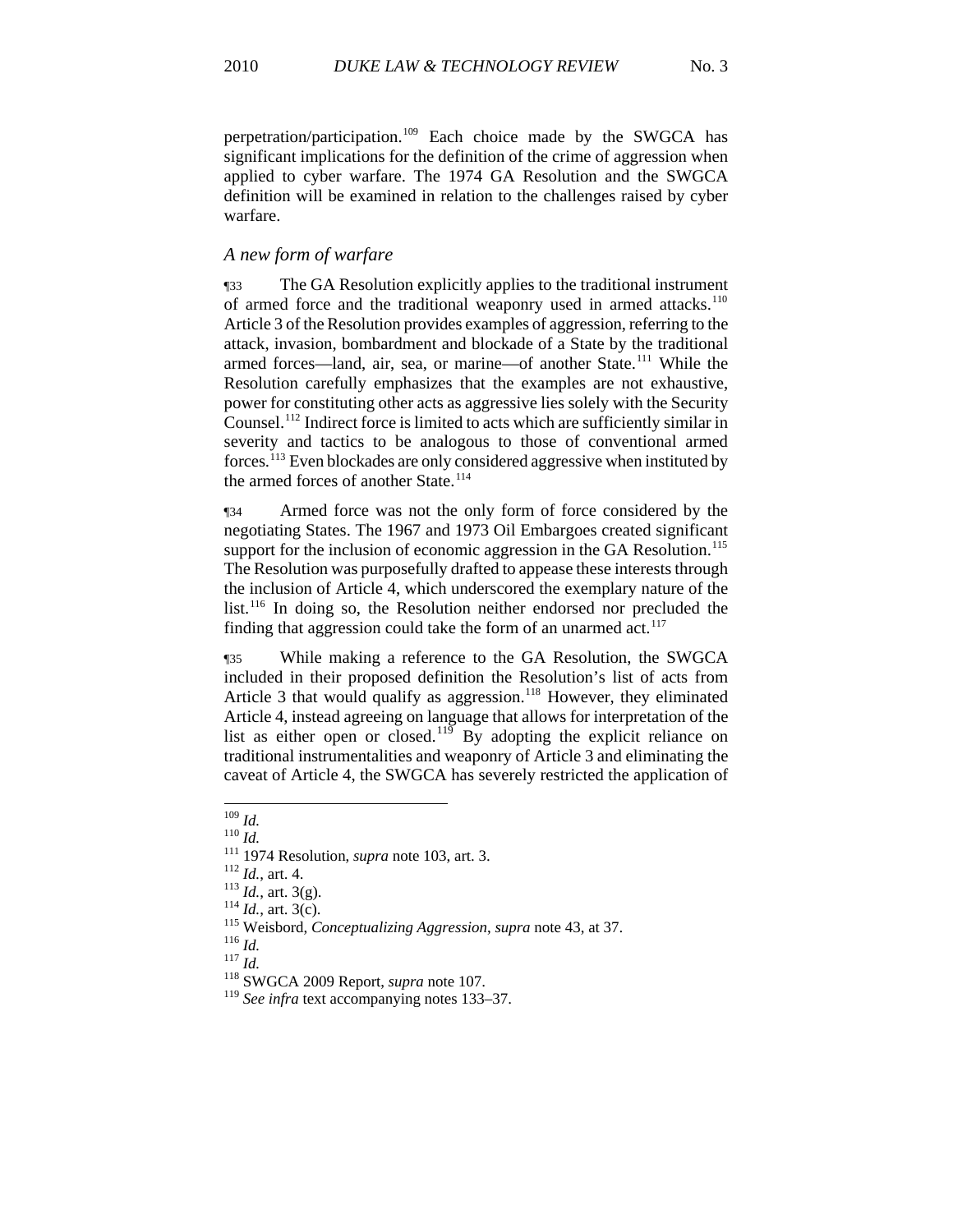their definition to cyber warfare. Yet cyber warfare certainly has the potential to create catastrophic damage well beyond that resulting from a threshold traditional weapons attack. The interpretation of the list as open could conceivably include cyber attacks resulting in physical damages, but may not include the significant threat of non-lethal communication and economic disruption through cyber tactics.

¶36 The SWGCA definition also includes a de minimus clause, by limiting the definition to acts which, "by [their] character, gravity and scale, constitute[] manifest violation[s] of the Charter of the United Nations."[120](#page-14-0) The de minimus clause provides an important qualifier for the regulation of cyber attacks under the definition. Many cyber attacks do not rise to the level of activity to warrant involvement by the  $ICC.^{121}$  $ICC.^{121}$  $ICC.^{121}$ . The de minimus clause makes clear only manifest violations of the UN Charter would trigger culpability under the statute.

¶37 As discussed below, the leadership clause of the SWGCA definition contains language that could be strictly interpreted to limit its applicability to cyber warfare. The conduct verbs provide for a broad level of culpable activity including planning, preparation, initiation and execution, all of which are broad enough to include cyber attacks. However, these conduct verbs have unique implications in the cyber context. The cyber tactic of creating a 'trapdoor' in a networked system for easy future access may be a preparatory step for aggression. Yet that very same trapdoor may only be used for cyber-espionage, a legal activity.<sup>[122](#page-14-2)</sup> This duplicitous use creates difficulty in attributing culpability through the use of the conduct verbs alone, and creates the necessity for a liability doctrine in the crime of aggression.

¶38 The SWGCA has multiple liability doctrines to choose from, including the common law tradition of conspiracy, the doctrines of superior responsibility, organizational guilt, or joint criminal enterprise  $(*JCE*)$ .<sup>[123](#page-14-3)</sup> The likely doctrine of choice appears to be JCE.<sup>[124](#page-14-4)</sup> JCE has gained significantly in importance since its adoption by the International Criminal Tribunal for the former Yugoslavia, and was recently incorporated into the Rome Statute.<sup>[125](#page-14-5)</sup>

<span id="page-14-0"></span> $120$  *Id.* 

<span id="page-14-2"></span><span id="page-14-1"></span><sup>&</sup>lt;sup>121</sup> Schmitt, *supra* note 33 at 897.<br><sup>122</sup> For a discussion of espionage, customary international law, and cyberspace, see Anthony D'Amato, *International Law, Cybernetics, and Cyberspace, in* INTERNATIONAL LAW STUDIES, COMPUTER NETWORK ATTACK AND

<span id="page-14-4"></span><span id="page-14-3"></span>INTERNATIONAL LAW, *supra* note 33, at 59, 67–68.<br><sup>123</sup> See Weisbord, *Conceptualizing Aggression*, *supra* note 43, at 54.<br><sup>124</sup> *Id.* at 58–59.<br><sup>125</sup> *Id* 

<span id="page-14-5"></span>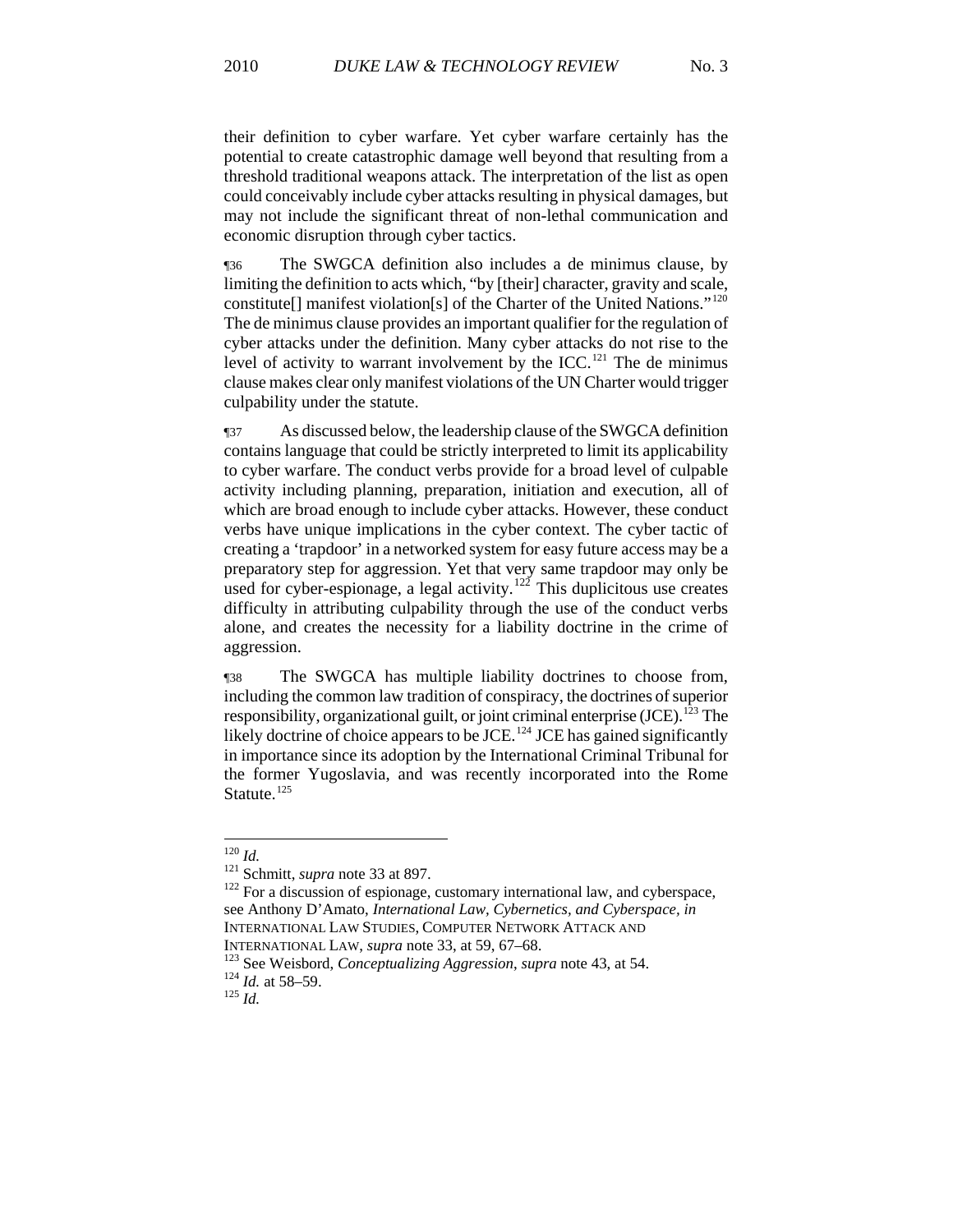¶39 JCE eliminates the reliance on a formal chain of command found in the doctrine of superior responsibility, instead requiring participation in the criminal enterprise.[126](#page-15-0) This aspect of JCE creates significant benefits in the cyber context. Few, if any, cyber attacks occur in organizations with a formalized chain of command. Instead, multiple members of an organization like the RBN create a cyber attack capability which is implemented on the decision of potentially different members. The system lacks a true hierarchy of decision making. JCE allows broad connections of culpability in these fluid organizations.

¶40 However, this breadth also creates significant problems. Unlike the concept of conspiracy, JCE does not require explicit agreement on a common plan.[127](#page-15-1) Instead, the Court relies on the participants' "common purpose" to connect them to the Collective/State act.<sup>[128](#page-15-2)</sup> This common purpose test creates difficulty in application to certain cyber tactics, as the breadth of the common purpose is determined in hindsight by the Court. The ease with which a cyber attacker can morph between various levels and forms of attack will undoubtedly create issues related to intent when determining the breadth of a JCE.

#### *Substantial Involvement of Non-State Actors*

¶41 The 1974 GA Resolution is limited in scope to acts committed by State actors.[129](#page-15-3) Subsequent articles repeatedly include the limiting phrases "by a State" and "of a State."<sup>[130](#page-15-4)</sup> While the definition includes indirect uses of force, asymmetric conflict<sup>[131](#page-15-5)</sup> is only included if conducted by or on behalf of a State.<sup>[132](#page-15-6)</sup> Article 7 makes clear the Resolutions' inapplicability to certain independence movements without recognized Statehood.<sup>[133](#page-15-7)</sup>

¶42 The SWGCA drafters included Article 1 of the Resolution nearly verbatim in their definition of the specific act of aggression.[134](#page-15-8) As discussed

<span id="page-15-0"></span> $126$  *Id.* 

<span id="page-15-2"></span><span id="page-15-1"></span><sup>127</sup> *Id.*<br><sup>128</sup> *Id.*<br><sup>129</sup> 1974 Resolution, *supra* note 103, art. 1.

<span id="page-15-5"></span><span id="page-15-4"></span><span id="page-15-3"></span><sup>&</sup>lt;sup>130</sup> *Id.*, pmbl., arts. 1–3.<br><sup>131</sup> Asymmetric conflict is classically defined as an imbalance of traditional military power between the warring parties. Modern definitions include an asymmetry in international status. Asymmetric warfare includes terrorism, guerilla tactics, hostage taking, and other non-traditional tactics. *See generally,*  Ekaterina Stepanova, *Terrorism in Asymmetrical Conflict*, 23 STOCKHOLM INT'L PEACE RES. INST. RES. REP. 1 (2008), *available at* 

<span id="page-15-6"></span><sup>&</sup>lt;sup>[132](http://books.sipri.org/files/RR/SIPRIRR23.pdf)</sup> 1974 Resolution, *supra* note 103, art. 3(g). <sup>133</sup> *Id.*, art. 7. <sup>134</sup> SWGCA 2009 Report, *supra* note 107.

<span id="page-15-8"></span><span id="page-15-7"></span>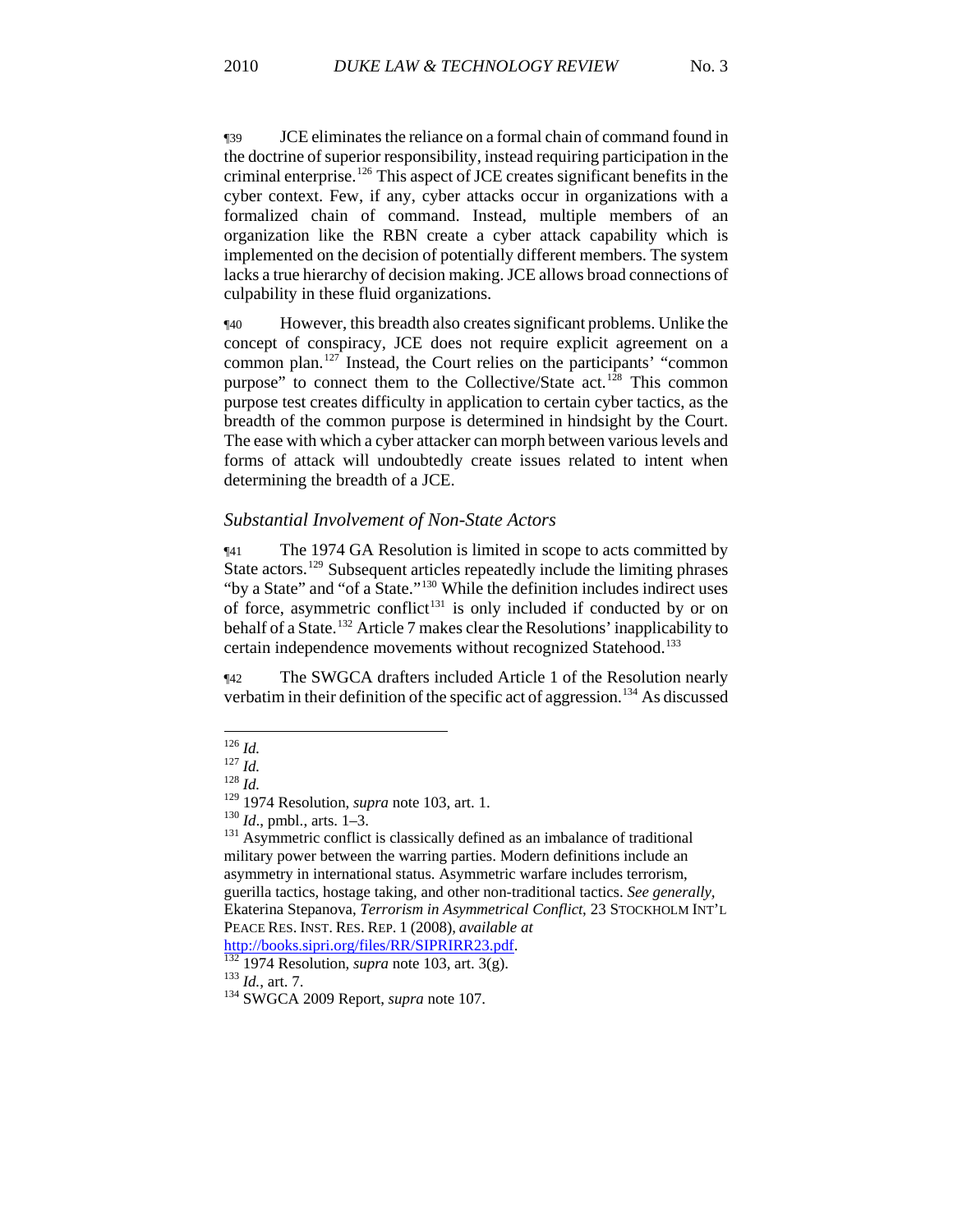above, the SWGCA included all Article 3 examples in the proposed definition. Although the drafters retained the language from Article 1 of the GA Resolution that refers to 'manifest violations' of the UN Charter, the SWGCA proposed definition replaces the GA Resolution's clear qualifier that the list is not exhaustive with the ambiguous phrase "any of the following acts."<sup>135</sup>

¶43 This change emerged as a balance between competing negotiating positions in the SWGCA over the issue of whether the list should be open or closed.[136](#page-16-0) The language was chosen to establish the necessary principle of legality, while not precluding a reading of the list as open.<sup>[137](#page-16-1)</sup> The final phrasing was the result of political negotiations, with the final interpretation to be left to the judges. The definition can and should be read as indicating the list is merely illustrative of actions currently accepted as aggression under customary international law.<sup>[138](#page-16-2)</sup>

¶44 The links between the State/Collective act and the individual contain similar limitations as the definition of the State act. While the conduct verbs provide for a rather broad level of culpable activity including planning, preparation, initiation and execution,<sup>[139](#page-16-3)</sup> its applicability is severely limited by the leadership clause.

¶45 The leadership clause is intended by the SWGCA to limit the applicability of the international crime of aggression to leaders and to exclude followers.<sup>[140](#page-16-4)</sup> The definition specifically limits its application to "persons in a position effectively to exercise control or to direct the political or military action of a State."[141](#page-16-5) The leadership clause also limits culpable conduct to those with direct control over political or military action of the State.<sup>[142](#page-16-6)</sup>

¶46 The leadership clause provides significant limitations on the regulation of cyber attacks. The vast majority of cyber attacks are conducted by individuals with only tenuous affiliations to a collective.<sup>[143](#page-16-7)</sup> Most of these attacks are conducted by individuals for either pecuniary gain or

<sup>135</sup> *Compare* 1974 Resolution, *supra* note 103, art. 4, *with* SWGCA 2009 Report, supra note 107.<br>
<sup>136</sup> Weisbord, *Prosecuting Aggression*, *supra* note 105, 182–83.<br>
<sup>137</sup> SWGCA 2009 Report, *supra* note 107.<br>
<sup>138</sup> Military and Paramilitary Activities (Nicar. v. U.S.), 1986 I.C.J. 14 (June 27);

<span id="page-16-0"></span>

<span id="page-16-1"></span>

<span id="page-16-2"></span>Weisbord, *Prosecuting Aggression*, *supra* note 105, 182–83.

<span id="page-16-4"></span><span id="page-16-3"></span><sup>&</sup>lt;sup>140</sup> Weisbord, *Conceptualizing Aggression*, *supra* note 43.<br><sup>141</sup> SWGCA 2009 Report, *supra* note 107.<br><sup>143</sup> Barnett, *supra* note 33, at 26.

<span id="page-16-7"></span><span id="page-16-6"></span><span id="page-16-5"></span>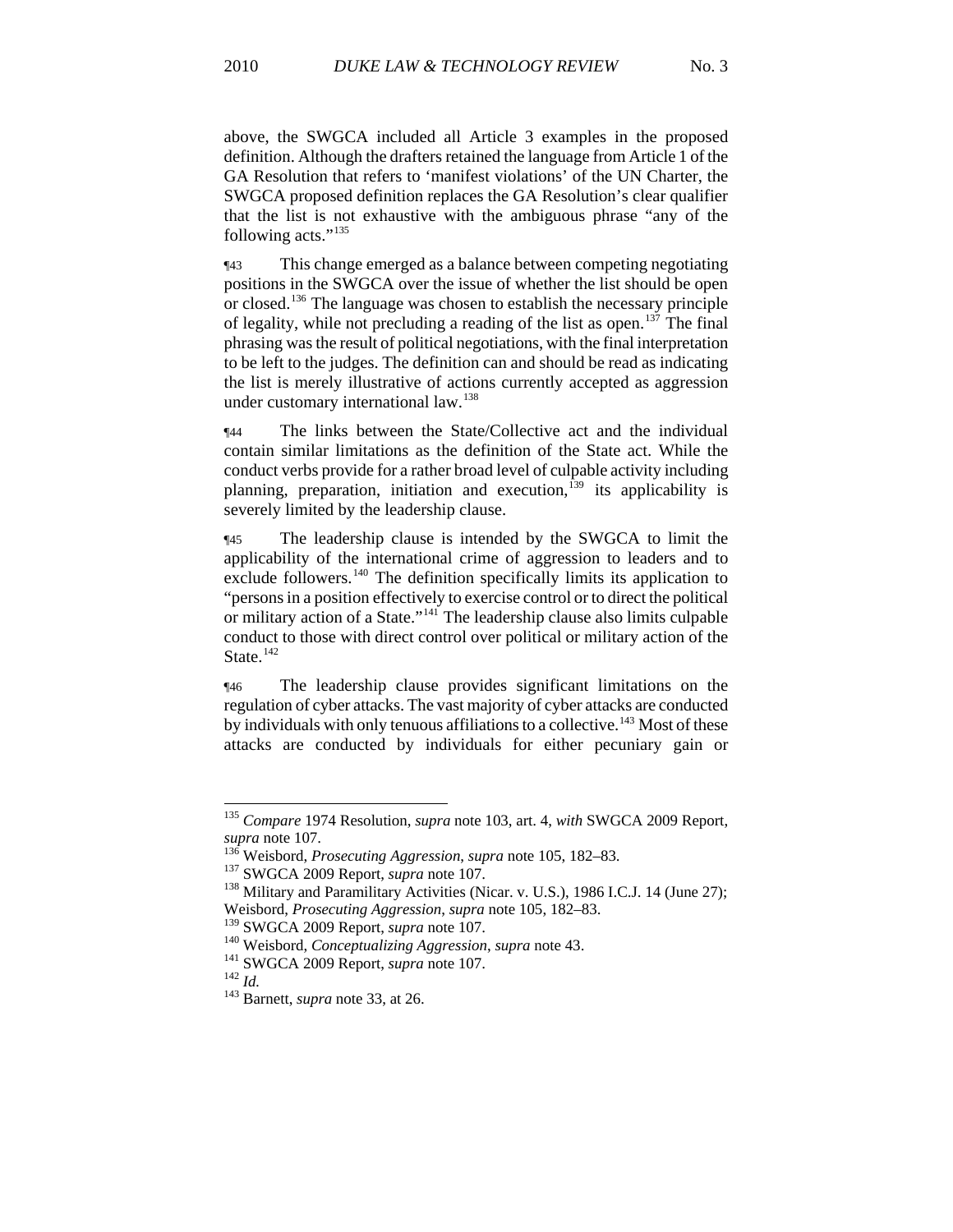notoriety.144 The remaining attacks are conducted by loosely affiliated groups of people who lack any meaningful association.<sup>145</sup> Only the occasional attack is even suspected to be sponsored by or conducted by a State.<sup>146</sup> However, the number of suspected State sponsored cyber attacks continue to grow.<sup>147</sup> As States begin to weaponize cyberspace while independent entities continue to offer cyber attack services to the highest bidder, serious international aggression will occur in cyberspace. Nevertheless, significant cyber attacks are more likely to be carried out by groups unaffiliated with particular States.<sup>148</sup>

¶47 Most hackers lack any ability to exercise direct control over another individual, and certainly not a collective entity. No hacker is the leader of a State. However, a hacker may be able to gain "effective control" of significant State assets. If the word "position" in the leadership clause is interpreted broadly, an individual hacker who launched a barrage of missiles or issued bogus orders for an invasion could fit within the leadership clause. The clause becomes more cumbersome when applied to more plausible scenarios. The opening of dams and rerouting of trains by a hacker would meet the "effective control" standard, but could easily be construed as outside the "political or military action" constraint. DDoS attacks, conducted by either individuals or collective actors, are also difficult to fit into the leadership clause.

¶48 However, some DDoS attacks may be viewed as meeting the restrictions of the leadership clause. A DDoS attack can control the military or political actions of a victim State by preventing the legitimate military and political leaders from exercising their control. The act of disrupting control itself is a form of control, through the maintenance of a status quo and the inability of the target State to react. Such a situation occurred in the Russia-Georgia conflict: the DDoS attacks prevented the Georgian government from effectively communicating with their own people and the outside world.[149](#page-17-0) The party or parties responsible for the DDoS attacks "effectively control[led]" significant political actions of the State by crippling the State's ability to act. Had the DDoS attack also prevented the Georgian armed forces from coordinating an armed response, the State would have effectively lost control of its own military.

¶49 While some cyber attacks could be viewed as meeting the leadership clause, most are hampered by the requirement of State action.

<sup>&</sup>lt;sup>144</sup> *See generally Solce, supra* note 20.<br><sup>145</sup> *See generally id.*<br><sup>146</sup> *See generally id.* <sup>147</sup> *See generally id.* <sup>148</sup> *See generally id.* 

<span id="page-17-0"></span>

<sup>&</sup>lt;sup>148</sup> See generally id.<br><sup>149</sup> Markoff, *supra* note 4.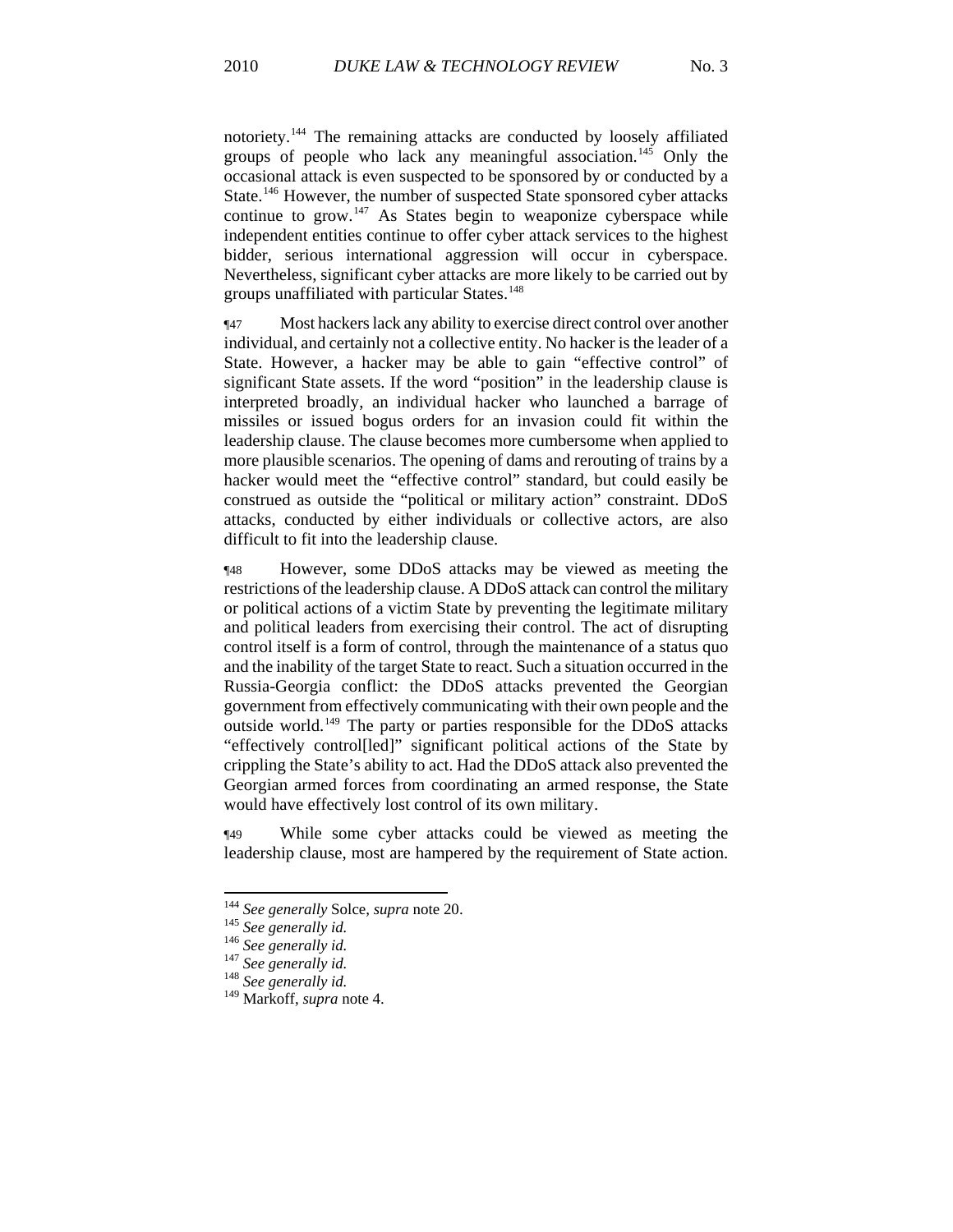Elimination of ICC jurisdiction over individuals and non-State actors for the crime of aggression leaves significant and more likely cyber attacks outside the scope of international regulation. At a minimum, State leaders authorizing cyber attacks should be held accountable when their actions create significant international repercussions.

# *The Disaggregation of Warfare*

¶50 The SWGCA definition of the act of aggression, through borrowing heavily from the 1974 GA Resolution, continues the traditional emphasis on classic, aggregated warfare. The definition uses the movement of armies, the blockade by navies, and the sending of armed groups as examples of aggressive acts.[150](#page-18-0) Allowing an attack by a State to originate from its sovereign territory is also considered an act of aggression.<sup>[151](#page-18-1)</sup>

¶51 Cyber warfare, on the other hand, represents a disaggregation of combatants. The inherent nature of many cyber tactics requires significant geographic dispersal of assets. The identity and location of attackers are masked, creating substantial difficulty in determining the identity or location of the attackers. The potential liability by a State for allowing its territory to be used for the origination of an aggressive act creates interesting questions in the context of cyber warfare. Botnets are created and used across geographic borders, resulting in multiple States hosting the aggressive forces. Inadvertent hosting of assets used in cyber aggression would certainly not lead to liability. However, a duty might be construed against a State to assist in ending the aggression. Because Paragraph 2 (f) specifically includes allowing territory to be used in an aggressive attack, States who knowingly allow aggressive action to originate within their jurisdiction could be considered aggressors under the SWGCA proposed definition.<sup>[152](#page-18-2)</sup> Paragraph  $2(g)$  expands this to include allowing territory to be used by armed bands that launch attacks on another country.<sup>[153](#page-18-3)</sup> Without significant interpretative expansion, the definition can be read to include a State who knowingly allows aggressive attacks to continually originate from botnets within its territory.

¶52 The international community must also determine the appropriate method for dealing with the modern weapons suppliers and mercenaries of the Internet. The development of malicious software and the sale of vulnerability information has become a global enterprise. Individuals who develop malicious software or sell software bugs to the highest bidder must also be held accountable. Without their assistance, large scale aggressive

<span id="page-18-0"></span><sup>&</sup>lt;sup>150</sup> SWGCA 2009 Report, *supra* note 107.<br><sup>151</sup> *Id.* <sup>152</sup> *Id.* <sup>152</sup> *Id.* <sup>153</sup> *Id.* 

<span id="page-18-3"></span><span id="page-18-2"></span><span id="page-18-1"></span>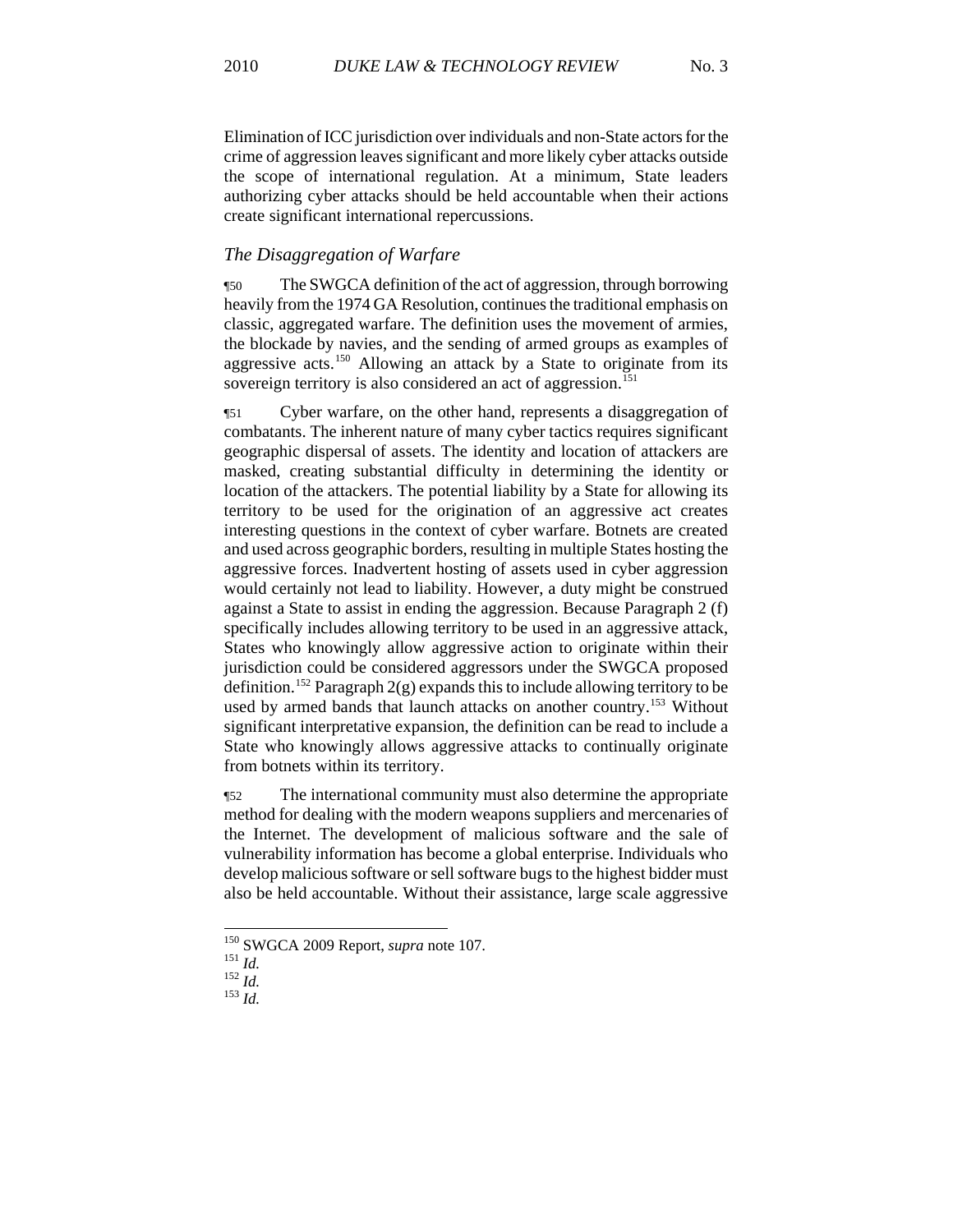cyber attacks would be impossible. The SWGCA definition would treat these industrialists of the cyber age similarly to how prosecutors at Nuremburg treated the leaders of German industry.

¶53 The prosecutors at Nuremburg pursued charges against the financial and industrial leaders in Nazi Germany. Labeled the "economic case," the prosecutors viewed these leaders as sharing culpability for the war.[154](#page-19-0) Industrialists and financers gave Hitler the necessary means to rearm Germany with full knowledge of his goal to expand German borders.<sup>[155](#page-19-1)</sup> Although the "economic case" resulted in acquittals for all but one defendant,  $156$  the precedent is an important one. By allowing trials to proceed, the Nuremburg tribunal explicitly recognized the prima facie case of individual accountability for aggression outside of the traditional State structure.

¶54 As the emerging cyber battlefield gains importance, the individuals with roles most similar to the Nuremburg economic defendants will not be the manufacturers of the computers, but the bug hunters and the leaders of the RBN. However, under the SWGCA's definition, these individuals are only included when their acts interface with State-sponsored cyber aggression. Their actions would be viewed as impertinent to the international system should they sell cyber assets or develop malicious programming solely for non-State actors.

¶55 The likely choice by the SWGCA to include JCE as the standard for liability in the crime of aggression eliminates many of the issues associated with the disaggregation of warfare. By removing the common-law conspiracy requirement for agreement to achieve a collective purpose, the significant contributors to cyber weaponry can be held liable for their acts. The leaders of organizations who commit criminal acts that have a foreseeable consequence of aiding cyber aggression would be considered part of the JCE.

### *New Conceptions of Territoriality*

**The SWGCA definition makes frequent reference to territory.**<sup>[157](#page-19-3)</sup> Paragraph 1 limits the definition of aggression to acts directed at the sovereignty, territorial integrity or political independence of another State.<sup>[158](#page-19-4)</sup> The examples described in paragraph 2 rely heavily on territory,

<span id="page-19-0"></span><sup>&</sup>lt;sup>154</sup> TELFORD TAYLOR, THE ANATOMY OF THE NUREMBERG TRIALS 81 (Knopf 1992).<br> $^{155}$  *Id.* 

<span id="page-19-4"></span><span id="page-19-3"></span><span id="page-19-2"></span><span id="page-19-1"></span><sup>155</sup> *Id.* 156 Weisbord*, Prosecuting Aggression*, *supra* note 105, at 165 nn. 21–25. The one leader convicted, Roechling, won his case on appeal. *Id*. 157 *See generally* SWGCA 2009 Report, *supra* note 107. 158 *Id.*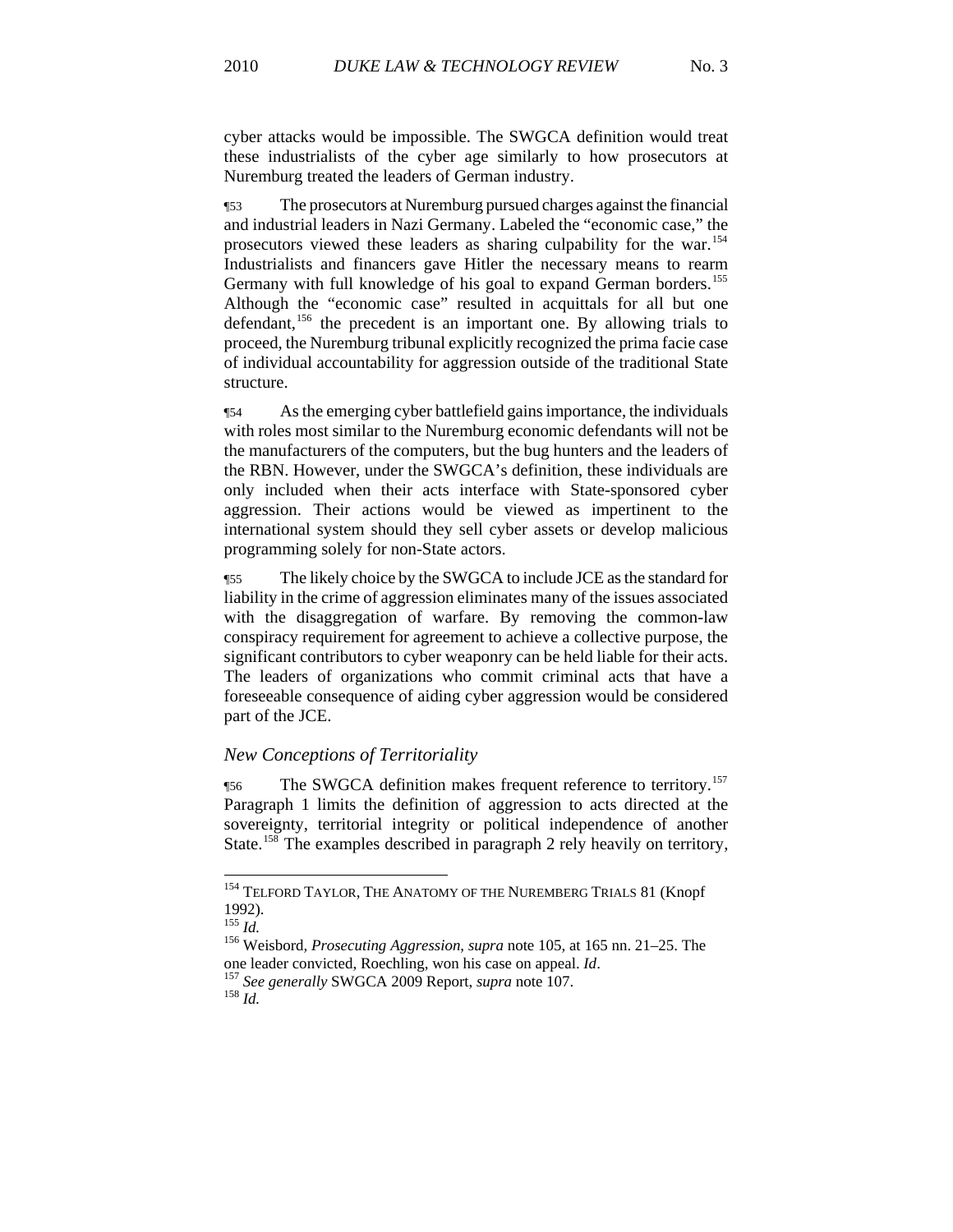using the term seven times.<sup>159</sup> For example, the paragraph refers to the invasion or attack of territory, the annexation of territory, and the bombardment of territory. Blockades are limited to ports and coasts.<sup>160</sup>

¶57 The frequent references to territory continue the traditionalistic trend of the SWGCA definition. Cyber attacks will rarely conform to historic conceptions of territory. Attacks can be triggered from any location with Internet access. Botnets can easily be transcontinental. The consequences of suspected Chinese disruption of North American power grids affected both Americans and Canadians.<sup>[161](#page-20-0)</sup> The origins, staging, targets, and consequences for these attacks will not be contained neatly within the borders drawn on a map.

¶58 The leadership clause, conduct verbs, and use of JCE contain no explicit limitations to traditional notions of territoriality. Judges should refrain from transposing the territorial references of the second paragraph's definition of aggressive acts to the first paragraph's definition of the crime of aggression. The abilities of leaders to orchestrate aggressive acts outside the limitations of traditional territoriality extend beyond cyber warfare. An exiled leader who orchestrates an aggressive act with conventional weaponry should face the same consequences as a sitting leader who gives orders from his capital city.

¶59 Both territorial issues and the structure of the Internet create significant challenges for the application of the Rome Statute's jurisdictional trigger to cyber attacks. Generally speaking, the ICC will invoke jurisdiction when a signatory party is either the aggressor or victim of an act that meets the definition.<sup>[162](#page-20-1)</sup> Article 12 of the Rome Statute creates jurisdiction when the conduct occurs in or is committed by a national of a signatory State.<sup>[163](#page-20-2)</sup> It also includes the vessels and aircraft of the signatory States.<sup>[164](#page-20-3)</sup> The SWGCA has generally agreed that Article 12 includes both

 $^{159}\,$  Id.

<span id="page-20-1"></span><span id="page-20-0"></span><sup>160</sup> *Id.*<br><sup>161</sup> Gewirtz, *supra* note 59.<br><sup>162</sup> SWGCA 2009 Report, *supra* note 107. This statement is severely complicated by the ability for States to be parties to the Rome Statute but not accept the crime of aggression. For more on the current status of these discussions, please see SWGCA 2009 Report, *supra* note 107, Appendix II *Nonpaper on other substantive issues on aggression to be addressed by the Review Conference*, Part III. For the purposes of this article, this complicating factor has been eliminated. These complications add nothing of substance to the analysis of cyber attacks and aggression.

<span id="page-20-2"></span><sup>&</sup>lt;sup>163</sup> Rome Statute of the International Criminal Court, art. 12, July 17, 1998, 2187 U.N.T.S. 90.

<span id="page-20-3"></span><sup>164</sup> *Id.*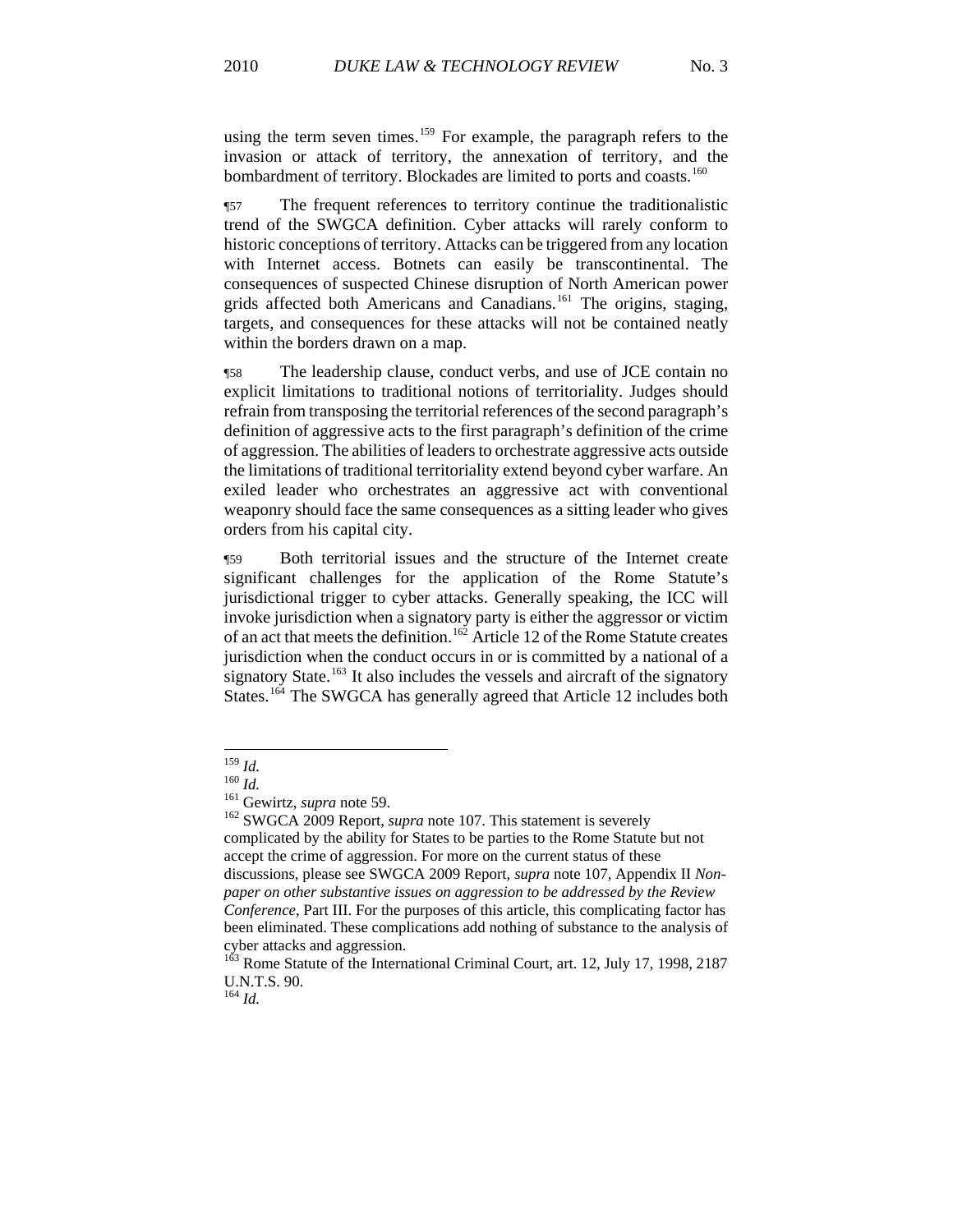the territory of the conduct and the consequence, ensuring liability for missile attacks and other remote strike capabilities.<sup>165</sup>

¶60 While these clarifying remarks provide sufficient jurisdictional guidance for traditional weaponry, the question is greatly complicated by the internet's structure. The natural flow of information on the internet creates unpredictable routing through various jurisdictions. A cyber attack will nearly certainly be routed through a large number of territories. The Court must determine whether such routing creates sufficient "conduct" to create jurisdiction of the court. Further, the relocation of Georgian websites to the United States creates another example of jurisdictional difficulty. The cyber attacks that occurred after the move attacked not Georgia's, but an American company's equipment. The crime of aggression in cyberspace creates the question of whether the territory should be virtual, actual, or both.

III. PRESCRIPTIONS, PROPOSALS AND SUGGESTIONS FOR THE ASSEMBLY OF STATES PARTIES AT THE 2010 REVIEW CONFERENCE

#### *A new form of warfare*

¶61 To sufficiently counter the emerging challenges of cyber attacks, the ASP must adopt a framework that can be interpreted as inclusive of nontraditional attacks by non-traditional actors. This framework will likely require a normative shift, focusing on the consequences of collective acts rather than the instrumentalities used in their execution.

¶62 Professor Michael Schmitt, in a 1999 article, examined the use of force framework established by the UN Charter in light of the then-recent emergence of computer network attacks.<sup>[166](#page-21-0)</sup> According to Schmitt, the UN Charter drafters truly wished to regulate consequences of State action.<sup>[167](#page-21-1)</sup> Yet the necessity to articulate workable normative standards required them to instead pursue restrictions on instrumentalities.<sup>[168](#page-21-2)</sup> Instrumentalities include the use of military, economic, and diplomatic force.<sup>[169](#page-21-3)</sup> By regulating instrumentalities, the drafters sought indirectly to regulate the consequences of their use.<sup>[170](#page-21-4)</sup> However, cyber attacks no longer fit neatly into these preexisting divisions. Rather, the diversity of potential cyber attacks spans the range of consequences. As cyber attacks no longer fit neatly into the preexisting divisions of instrumentalities, Schmitt argues that

<sup>&</sup>lt;sup>165</sup> SWGCA 2009 Report, *supra* note 107.

<span id="page-21-0"></span><sup>&</sup>lt;sup>166</sup> See generally Schmitt, *supra* note 33.<br><sup>167</sup> *Id.* at 900.<br><sup>168</sup> *Id.* at 908.<br><sup>169</sup> *Id.* at 909.

<span id="page-21-1"></span>

<span id="page-21-2"></span>

<span id="page-21-4"></span><span id="page-21-3"></span><sup>&</sup>lt;sup>170</sup> *Id.* at 910.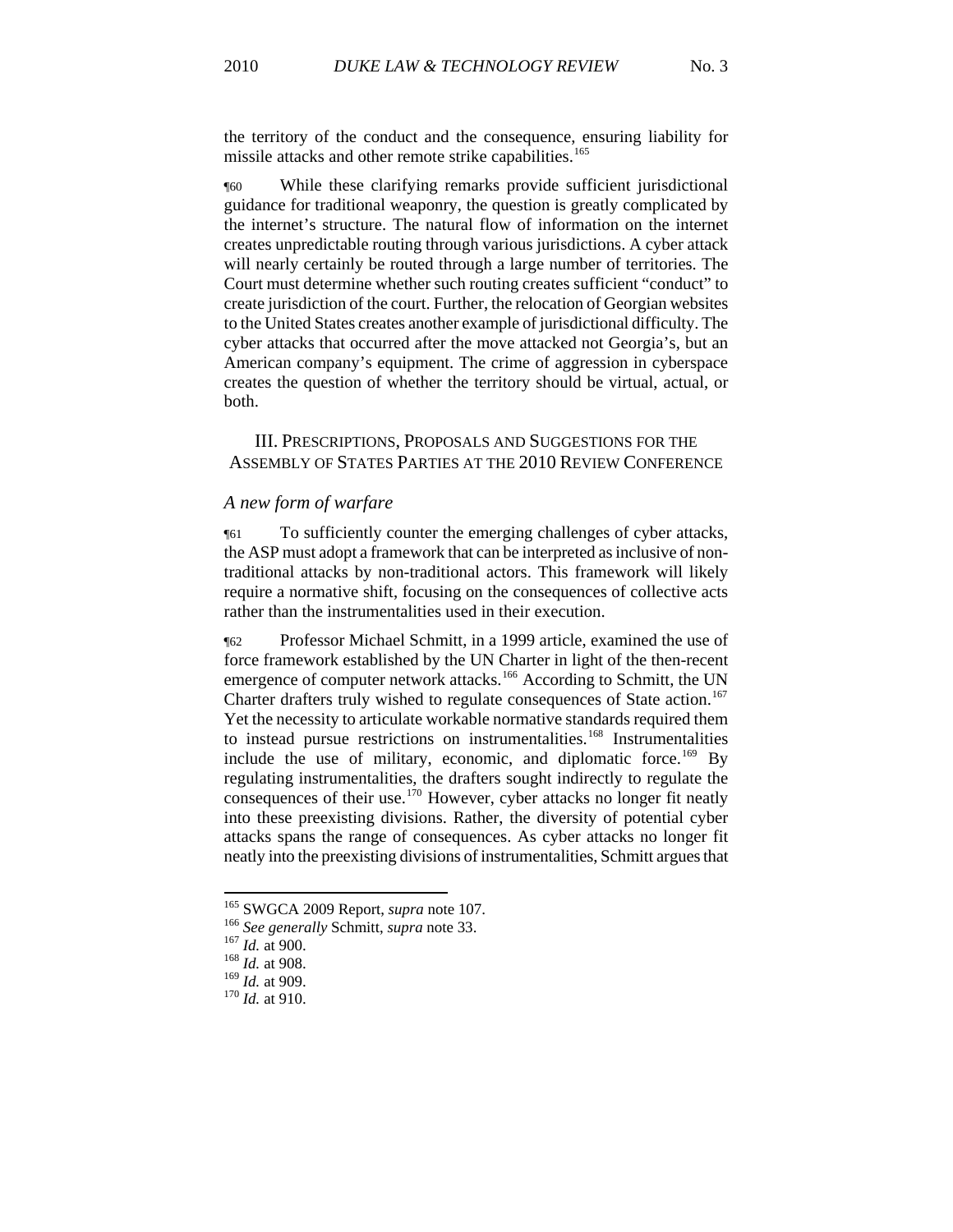the best approach is to shift the normative framework by deconstructing those instrumentalities back to their original "community values."171 These values can then be used as shorthand to determine the legality of various levels of cyber attack. $172$ 

¶63 A normative framework shift is vital to international law's adaptation to cyber warfare. Without it, the current prohibitions on force lack sufficient breadth to adequately address the many forms of cyber attack. However, Schmitt's proposal suffers from a significant flaw—the process of applying consequences inherently requires waiting for the actions to occur. While the proposal may be sufficient to cast judgment on past action, the process raises serious and important questions regarding the Rome Statutes principle of legality. Even to the attacker the consequences of a cyber attack may be unknown at the time the attack is triggered. More importantly, cyber tactics have shown a disturbing flexibility in swiftly shifting between legal and illegal international acts. A State faced with potential cyber aggression cannot wait for the consequences of the aggressive act when determining the appropriate reaction.

¶64 Analogizing cyber tactics to those of traditionally recognized aggressive acts would be an alternative to Schmitt's proposal. For example, a DDoS attack that disabled electronic commerce could be analogized to a blockade of a port. However, the analogy approach would violate the principle of *nullum crimen sine lege* codified in Article 22 of the Rome Statute.<sup>[173](#page-22-0)</sup> Article 22 requires the definition of a crime be strictly construed and not extended by analogy.[174](#page-22-1) Further, while the analogy approach would include cyber attacks that cause physical damage similar to traditional attacks, analogy would fail to include the more likely attacks that merely cause costly and significant disruption of economic and communications systems.

¶65 Broad interpretation of the term "armed" is a second alternative.[175](#page-22-2) By including non-traditional armaments in the term, the definition broadens significantly without any further revision.<sup>[176](#page-22-3)</sup> The de minimus clause serves as a protection against over inclusion.<sup>[177](#page-22-4)</sup> Article 22 of the Rome Statute would not prevent this expansion, as the broad interpretation of "armed" is not accomplished through analogy.[178](#page-22-5) Both of these alternatives fail to

<sup>&</sup>lt;sup>171</sup> Schmitt, *supra* note 33, at 910.

<span id="page-22-0"></span><sup>&</sup>lt;sup>172</sup> Id. at 912.<br><sup>173</sup> Rome Statute of the International Criminal Court, art. 22, July 17, 1998, 2187 U.N.T.S. 90.<br> $^{174}$  *Id.* 

<span id="page-22-2"></span><span id="page-22-1"></span><sup>174</sup> *Id.* <sup>175</sup> *See* Weisbord, *Conceptualizing Aggression, supra* note 43, at 40. 176 *Id.* <sup>177</sup> *Id.* <sup>178</sup> *Id.* at 40–41.

<span id="page-22-4"></span><span id="page-22-3"></span>

<span id="page-22-5"></span>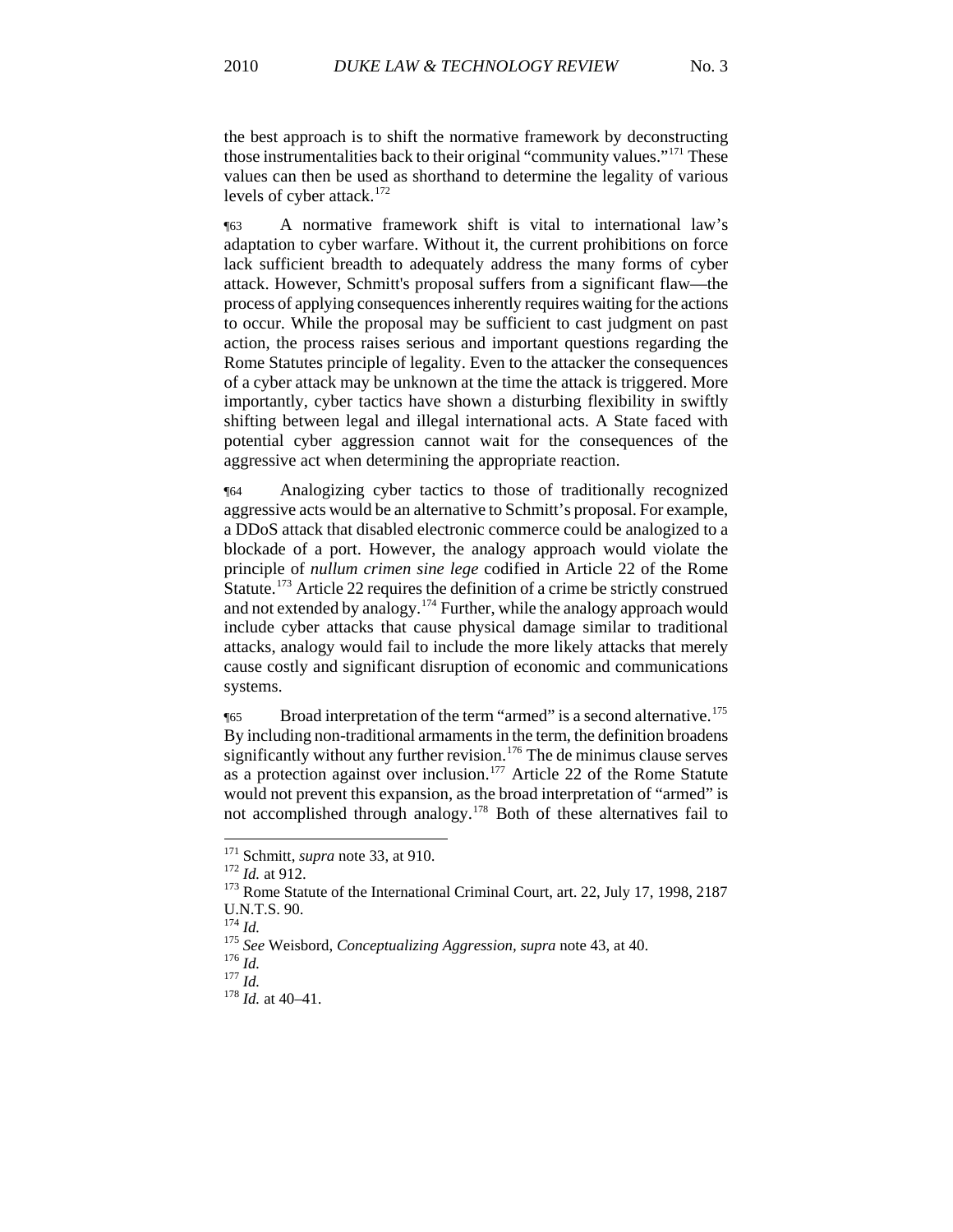address the greatest flaw in Schmitt's proposal—the flexibility of cyber tactics. States faced with a decision of how to respond to a cyber attack that could quickly morph into a clearly aggressive act lack guidance on the appropriate response. Further guidance on this issue will likely need to come from another international body.

¶66 Key to any such solution is the interpretation of the SWGCA definition as containing an 'open' exemplary list of aggressive acts. A normative shift provides a base for constraining the use of cyber attacks in modern warfare, but the shift alone is insufficient to deal with the increased individuality of cyberspace. Presumably, Schmitt would continue to use the traditional concept of State actor in determining the applicability of international restrictions.

#### *Substantial Involvement of Non-State Actors*

¶67 The ongoing SWGCA attempt to define the crime of aggression provides an excellent opportunity to not only shift the normative framework for the conceptualizing use of force, but also provide for individual accountability on a global scale. The ASP should embrace the concept of individual responsibility for the actions of non-State actors and reject the artificial limitation to State actions. Combining this alteration with an articulation of a consequence-based normative framework will greatly enable the international community to adapt the crime of aggression to some of the greatest challenges threatening world peace and stability.

¶68 Davis Brown considered—and ultimately rejected—the use of the ICC to combat the growing threat of cyber warfare.<sup>[179](#page-23-0)</sup> In dismissing the ICC, Brown cited the inflexibility of Article 22 of the Rome Statute.<sup>[180](#page-23-1)</sup> Since Article 8 of the Rome Statute contains an extensive list of specific acts considered 'war crimes,' those occurring in cyberspace would not be included in the court's jurisdiction. Instead of the ICC, Brown argued any new convention should refer disputes to the ICJ<sup>[181](#page-23-2)</sup> More states are likely to sign such a convention as it bypasses resistance to the ICC from key players, such as China and the United States.<sup>[182](#page-23-3)</sup>

Brown's criticism of the ICC fails to consider two important issues.<sup>[183](#page-23-4)</sup> The first is the ability of the ICC to mold the crime of aggression

<span id="page-23-0"></span>179 Davis Brown, *A Proposal for an International Convention to Regulate the Use of Information Systems in Armed Conflict*, 47 HARV. INT'L L.J. 179, 212  $\frac{(2006)}{180}$ 

l

<span id="page-23-3"></span><span id="page-23-2"></span><span id="page-23-1"></span><sup>180</sup> *Id.* <sup>181</sup> *Id*. at 213. 182 *Id.* <sup>183</sup> *See id.* 

<span id="page-23-4"></span>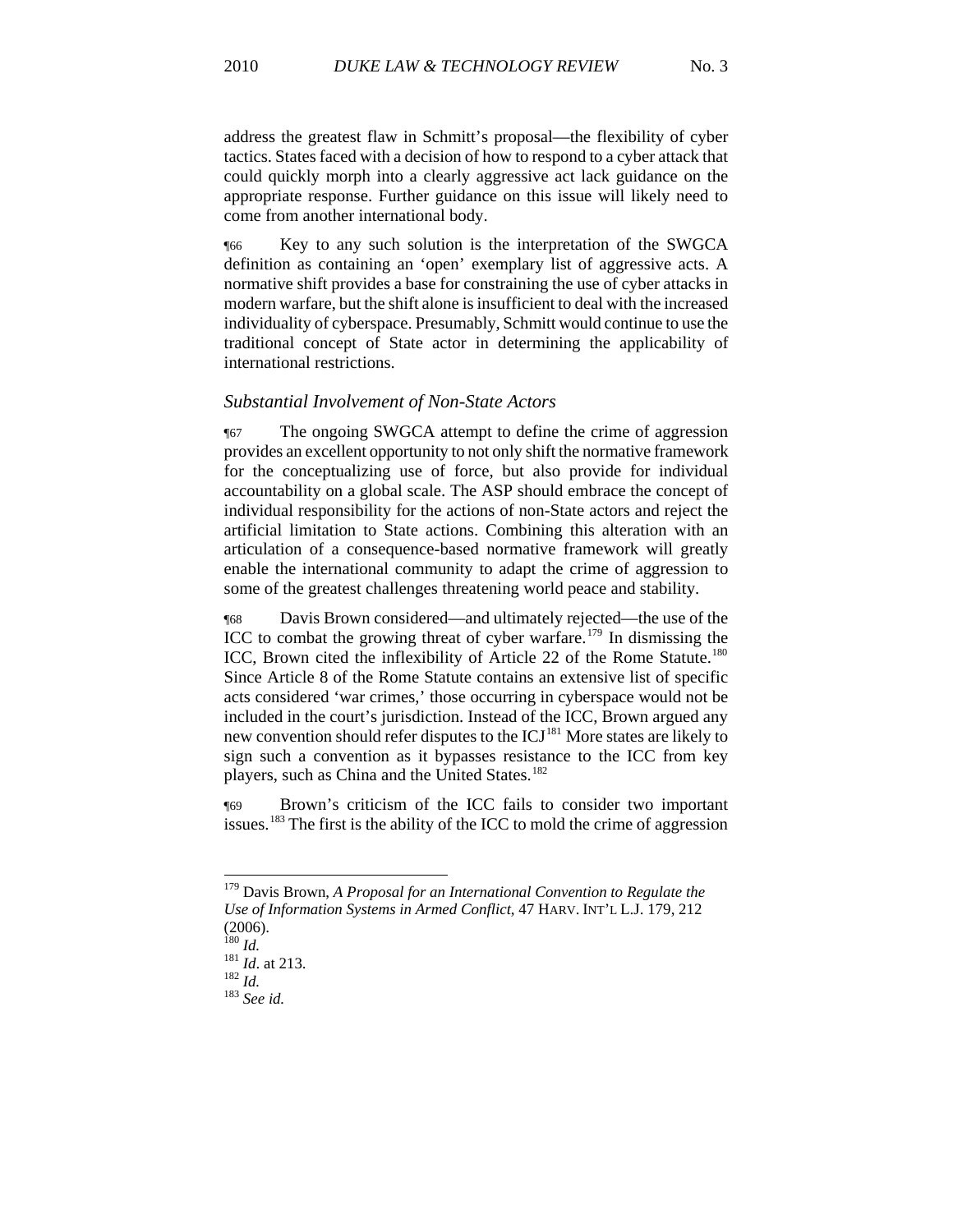to include this very real and very likely future battlefield.<sup>184</sup> Brown's criticism of the inflexibility of the Rome Statute and its principle of *nullum crimen sine lege* may prove accurate for war crimes. However, by drafting a definition that includes aggressive acts in cyberspace, the ASP can bypass Brown's critique of the current Statute. The definition of the crime of aggression represents an important opportunity to provide the statute much needed relevance throughout the twenty-first century.

¶70 Secondly, Brown's suggestion of referring disputes to the ICJ eliminates the ability of the international community to hold individuals accountable for their aggressive acts. Brown admits that the ICJ lacks the power to directly regulate individual behavior, but prefers the ICJ as a means of bringing as many countries into his proposed convention as possible.[185](#page-24-0) While such an effort at compromise is admirable, it ignores the greatest issue with regulating cyber warfare: the ease with which non-State collectives can engage in devastating asymmetric warfare with low costs and high levels of anonymity.<sup>[186](#page-24-1)</sup>

¶71 Brown's overall recommendation of developing a Law of Armed Conflict for cyberspace remains a popular one.<sup>[187](#page-24-2)</sup> While the applicability of certain aspects of *jus in bello* provide unique challenges and likely will require significant amendment or addition, such efforts fail to deal with the larger problem of *jus ad bellum* that provide a greater risk to the international community. The ASP's task of drafting a definition of aggression provides the necessary opportunity to both update the *jus ad bellum* for the new battlefield while simultaneously creating individual responsibility for those acts.

¶72 The ASP should consider expanding the crime of aggression to include actions by non-State actors, as they have done with other international crimes. The realities of cyberspace greatly increase the ability of non-State groups to regularly and devastatingly function as aggressive actors in the international system. The ASP should provide the ICC with the capability of prosecuting all individuals responsible for the aggressive acts of collectives.

#### *The Disaggregation of Warfare*

¶73 The disaggregation of warfare in cyberspace alone provides limited challenges for the SWGCA definition. The SWGCA decision to include expansive conduct verbs and both effective and direct forms of leadership,

<sup>&</sup>lt;sup>184</sup> See Brown, supra note 179, at 213.

<span id="page-24-2"></span>

<span id="page-24-1"></span><span id="page-24-0"></span><sup>&</sup>lt;sup>185</sup> *See id.* at 214.<br><sup>186</sup> *See Gewirtz, supra* note 59.<br><sup>187</sup> *See generally Duncan B. Hollis, Why States Need an International Law for Information Operations*, 11 LEWIS & CLARK L. REV. 1023 (2007).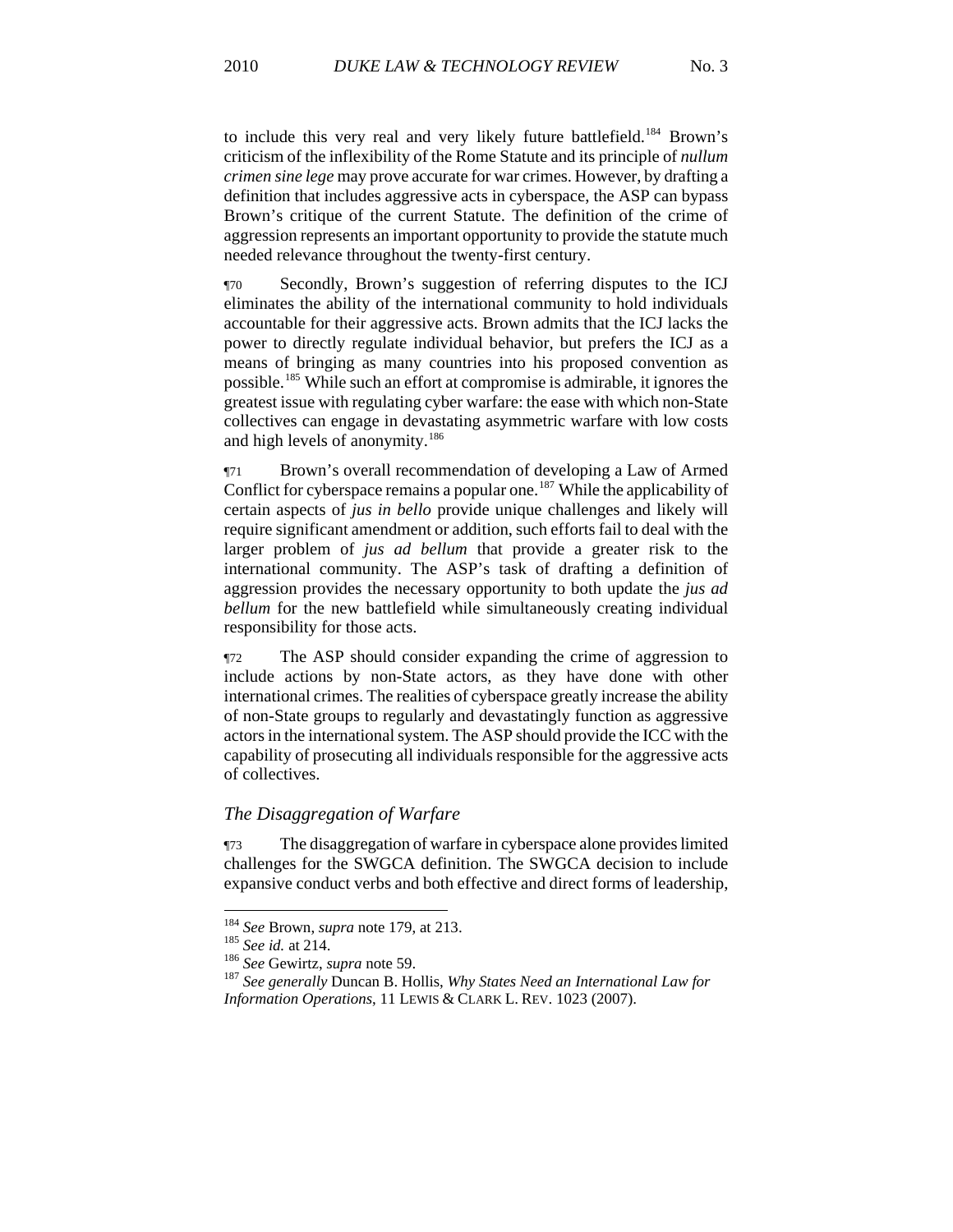combined with the presumed use of a JCE standard allow the definition to apply equally to all leaders of an aggressive cyber act. The difficulties from the disaggregation of warfare derive from the interplay of disaggregation with the other characteristics of cyber attacks. Disaggregation is the factor that underscores the importance of moving past a State-centric definition that includes simplistic concepts of territoriality, and reliance on outdated examples of aggressive action. Disaggregation is the factor that requires a reexamination of these other aspects of the definition. Disaggregation requires the leadership clause and conduct verbs be interpreted broadly, in a manner consistent to effectuate other adjustments in the definition of the crime of aggression.

#### *New Conceptions of Territoriality*

¶74 Cyberspace and its new territoriality create largely conceptual rather than practical requirements for the definition of aggression. The definition should shift significantly from that of the 1974 GA Resolution and reject the archaic rigidity of territoriality. The prosecutors and judges of the ICC will be faced with difficult jurisdictional questions stemming from the evolving conceptions of territory and cyberspace. The breadth of ICC jurisdiction can be greatly increased if the physical routing of attacks is considered when determining whether a State party to the Rome Statute was attacked. Including both the State victim in cyberspace and the State whose physical assets are attacked creates broader jurisdictional opportunities. Regardless of the interpretative decisions, they must be logically compatible. An interpretation that disregards the physical routing of cyber attacks must also disregard the physical location of the servers hosting the victim State's cyber assets.

### V. CONCLUSION

¶75 The threats posed by cyber attacks continue to expand with new technological developments. Cyber attacks display a new form of conflict, allow for aggression by non-State collective actors, demonstrate significant disaggregation of warfare, and challenge the traditional concepts of territory. In light of these sociological changes to warfare, the ASP should adjust the emerging definition of aggression to ensure its relevance to future conflicts. Global reliance on computer networks and the internet will only increase. As more States integrate their infrastructure, the ferocity of cyber warfare will escalate. The ICC should be equipped to dampen, if not punish, these attacks.

¶76 This iBrief has the narrow purpose of demonstrating the necessity of making a definition of the crime of aggression sociologically relevant for the likely conflicts of the future. The ICC will be only a part of a solution to this new threat to international security. An intersecting web of